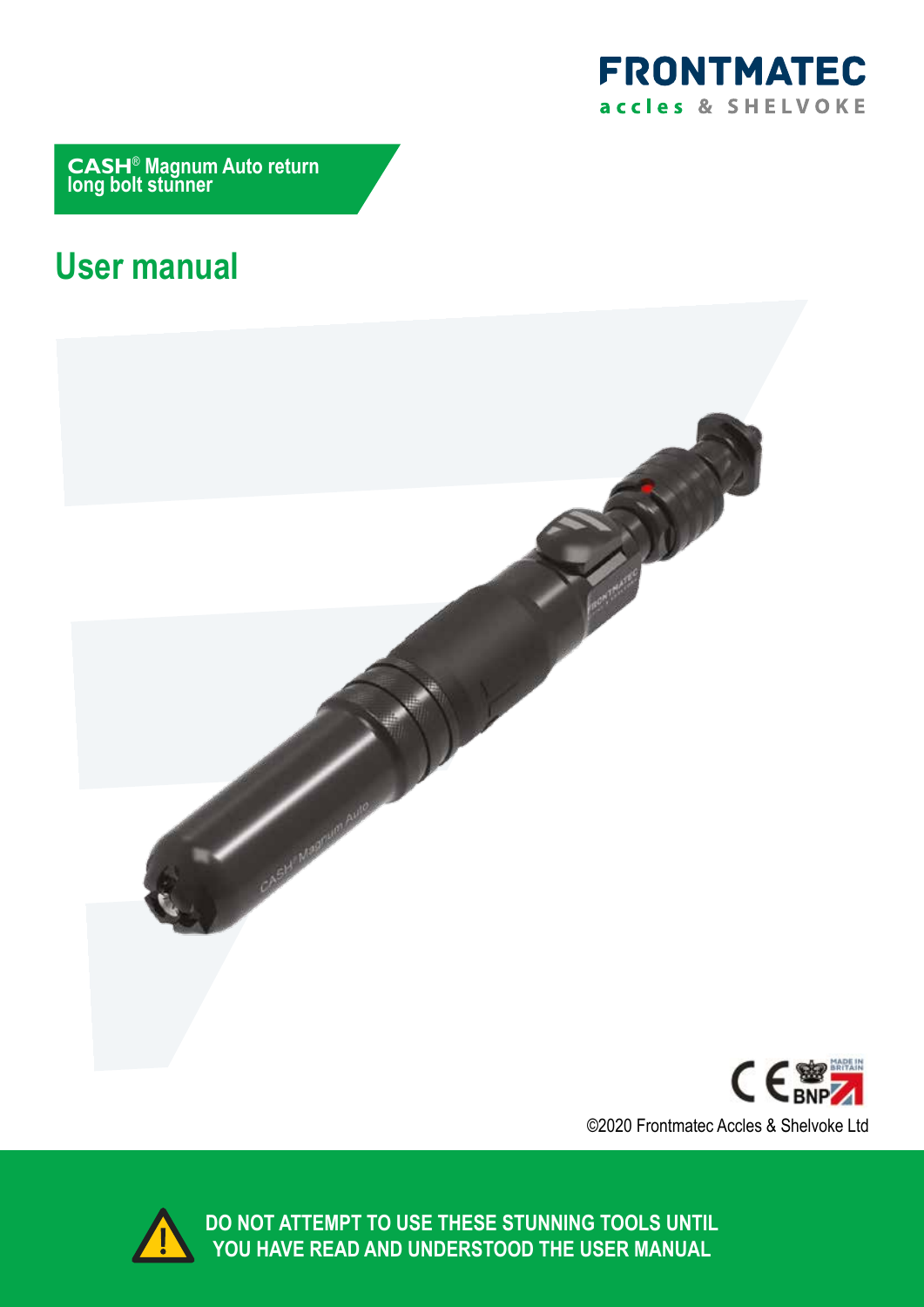# **FRONTMATEC**

accles & SHELVOKE

| <b>SECTION</b> | <b>DESCRIPTION</b>                        | <b>PAGES</b>   |
|----------------|-------------------------------------------|----------------|
|                | <b>CONTENTS</b>                           | $\overline{2}$ |
| 1              | PRODUCT DESCRIPTION                       | 3              |
| $\overline{2}$ | PRODUCT SPECIFICATION                     | $\overline{4}$ |
| $\mathbf{3}$   | PRODUCT DIAGRAM                           | 5              |
| 4              | <b>ANIMAL WELFARE</b>                     | $6\phantom{1}$ |
| 5              | EFFECTIVE STUNNING & CARTRIDGE SELECTION  | $\overline{7}$ |
| $6\phantom{1}$ | <b>GENERAL SAFETY PRECAUTIONS</b>         | 14             |
| $\overline{7}$ | SAFE OPERATING INSTRUCTIONS               | 16             |
| 8              | <b>CLEANING &amp; GENERAL MAINTENANCE</b> | 20             |
| 9              | <b>TROUBLESHOOTING</b>                    | 23             |
| 10             | <b>SERVICING</b>                          | 25             |
| 11             | SPARE PARTS LIST AND DIAGRAM              | 26             |
| 12             | CONTACT DETAILS, WARRANTY AND RECYCLING   | 27             |
|                | DECLARATION OF CONFORMITY CERTIFICATE     | 28             |

© Copyright of Accles & Shelvoke Ltd 2020 - All rights reserved Accles & Shelvoke, **CASH**®, **CASH**® Magnum Auto return long bolt stunner are all trademarks of Accles & Shelvoke Ltd

#### **DISCLAIMER**

This instruction manual is correct at the time of printing. However, because our policy is one of constant development and improvement, details and images may vary slightly from those provided in this publication.

**ONLY EVER USE GENUINE ACCLES & SHELVOKE REPLACEMENT PARTS. NOT USING GENUINE PARTS MAY LEAD TO PREMATURE COMPONENT AND TOOL FAILURE, WHICH COULD ENDANGER THE OPERATOR AND THOSE IN THE IMMEDIATE VICINITY. IT WILL ALSO INVALIDATE OUR ORIGINAL EQUIPMENT WARRANTY.**

**ACCLES & SHELVOKE WILL ACCEPT NO LIABILITY IF ANY COMPONENTS OTHER THAN THOSE SUPPLIED BY ACCLES & SHELVOKE ARE USED WITH OUR ORIGINAL EQUIPMENT. THE RESULTANT LIABILITY WILL BE WITH THE END USER OR THE DISTRIBUTOR WHO SUPPLIED THE UNAPPROVED REPLACEMENT PARTS.**

The **CASH**® Magnum Auto return long bolt stunner is a Cylindrical shaped cartridge powered humane stunning tool featuring automatic bolt return with increased length of bolt for deeper penetration and kynetic energy. The **CASH**® Magnum Auto return long bolt stunner is available in .25" calibre and is suitable for most animals and ideal for high throughput processing plants. The tool is intended for professional use.

| <b>Product</b>                                                  | <b>Product code</b> | <b>Product description</b>                  | <b>Calibre</b> | <b>Maximum permitted</b><br>cartridge |
|-----------------------------------------------------------------|---------------------|---------------------------------------------|----------------|---------------------------------------|
| <b>CASH<sup>®</sup> Magnum Auto return</b><br>long bolt stunner |                     | CASH <sup>®</sup> Magnum Auto .25R          | 0.25           | 4.5 grain (.25 GREEN)                 |
|                                                                 |                     | <b>CASH<sup>®</sup> Magnum Auto SF .25R</b> | 0.25           | 4.5 grain (.25 GREEN)                 |

The **CASH**® Magnum Auto range of stunning tools are penetrative captive bolt devices which cause severe and irreversible damage to the brain. These tools are designed to stun all designated animals prior to slaughter or depopulation. They can be used in accordance with EU Council Regulation (EC) number 1099/2009 On the Protection of Animals at the Time of Killing.

SF Models 5652AS and 5660S feature a 'stop fire' mechanism. This is a quarter - turn operated mechanism that when the operator chooses to can set the tool in stop fire mode. In this mode the firing pin is prevented from striking the cartridge thus preventing firing of the tool rendering it safe. Please refer to section 7 for further details.

The **CASH**® Magnum Auto range of stunners have been on the market for many years and in that time have earned a reputation for being a robust, reliable and effective tool. It can be used with a range of cartridges for different animal sizes.

To ensure the safety of the operator, and quality of products, all Accles & Shelvoke stunning tools are proof tested in accordance with the Rules of Proof 2006. We have several 'assistant proof masters' who are accredited by the British Proof House (formerly the Birmingham Proof House, www.gunproof.com). We work to standards set by the Commission Internationale Permanente pour l'Epreuve des Armes á Feu Portatives (CIP). All stunning tools are "Proofed" prior to the stunners being released to customers. Proofed components are stamped with the mark of the British Proof House, so that users can be assured of the quality and safety of the product.

#### **CASH**® **Magnum Auto return long bolt stunner PRODUCT DESCRIPTION**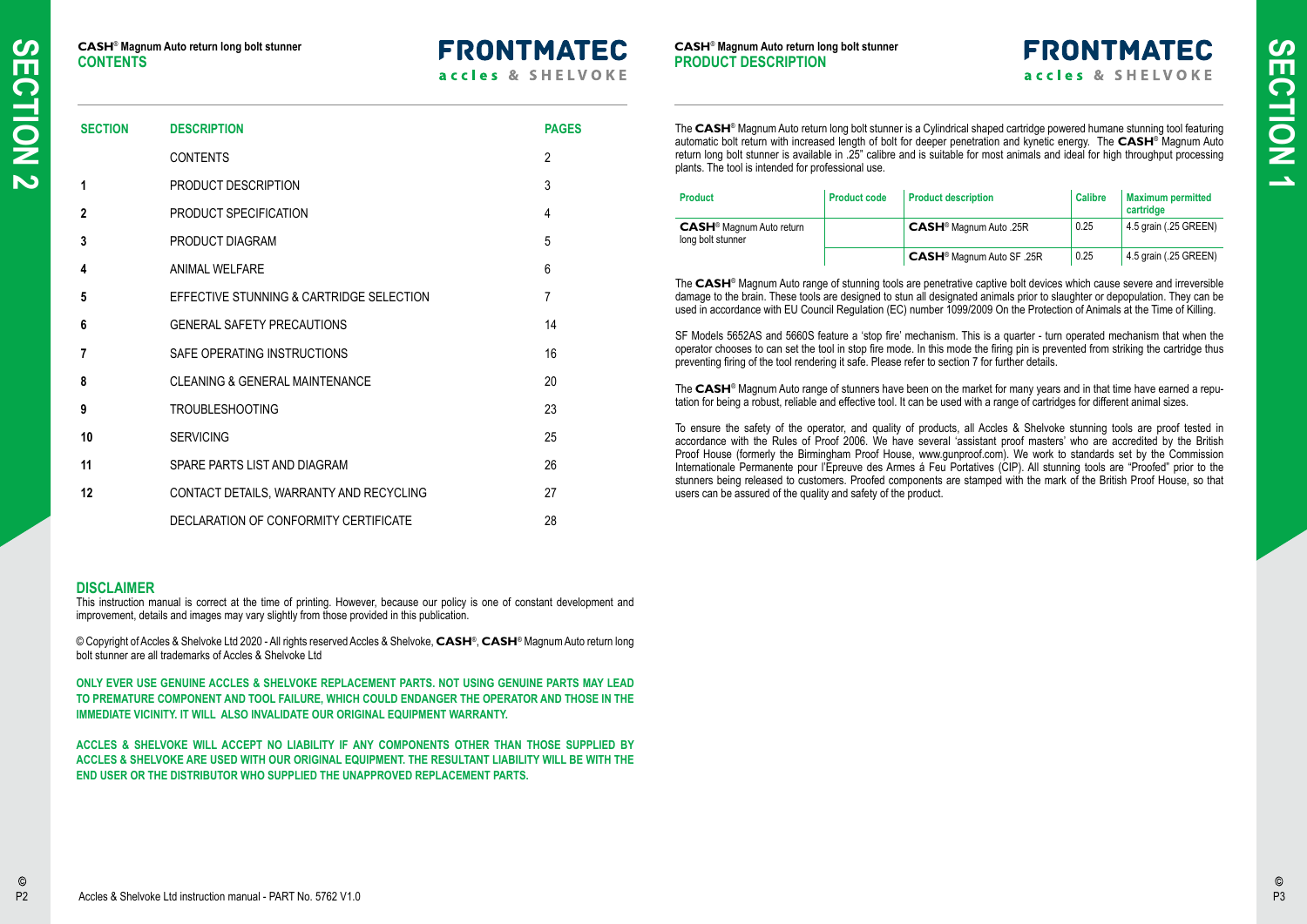| <b>Attribute</b>                                          | <b>Stunner model number</b> |         |  |
|-----------------------------------------------------------|-----------------------------|---------|--|
|                                                           | 5660                        | 5660S   |  |
| Length (mm)                                               | 370                         | 370     |  |
| Width (mm) at widest point                                | 60                          | 60      |  |
| Weight (kg)*                                              | 2.8                         | 2.9     |  |
| "A" weighted Sound Pressure<br>Level at work station (dB) | 87                          | 87      |  |
| "A" weighted Sound Power level (dB)                       | 81                          | 81      |  |
| "C" weighted peak emission (dB)                           | 119                         | 119     |  |
| Calibre                                                   | .25                         | .25     |  |
| Chamber                                                   | Reduced                     | Reduced |  |
| Stop fire mechanism                                       | No                          | Yes     |  |

The A-weighted sound pressure level and A-weighted sound power level have been calculated - and are hence valid – at the maximum number of driving processes in one second.

Sound values determined according to EN 15895 using EN ISO 3744, using the maximum rated cartridge for a given tool. Tests conducted using simulated load (paper sheets and plasticine).

The maximum number of driving processes in the **CASH**® Magnum Auto return long bolt stunner is one per second. This applies to all of the tools in the range included in this manual.



#### **Information about vibrations**

EN15895 states - for cartridge operated hand tools, the vibration total value to which the hand-arm system is subjected does not exceed 2.5 m/s<sup>2</sup>. The generated mechanical recoil that is transmitted into the hand and arm of the operator is not considered to be a vibration.

#### **CASH**® **Magnum Auto return long bolt stunner PRODUCT SPECIFICATION**



## **CASH**® **Magnum Auto return long bolt stunner**

Re-sharpen by reconing using a countersink tool

**NOTE** - every tool in the **CASH**® range is stamped with the maximum permitted (PROOF) cartridge, showing the maximum grains (GRN) that should be used.



**NEVER USE A MORE POWERFUL CARTRIDGE THAN THE MAXIMUM PERMITTED CARTRIDGE AS STAMPED ON YOUR STUNNING TOOL**



**NEVER POINT THE MUZZLE END OF THE STUNNING TOOL AT YOURSELF OR ANY OTHER PERSON**



**DO NOT GRIND THE OUTSIDE DIAMETER OF THE BOLT**

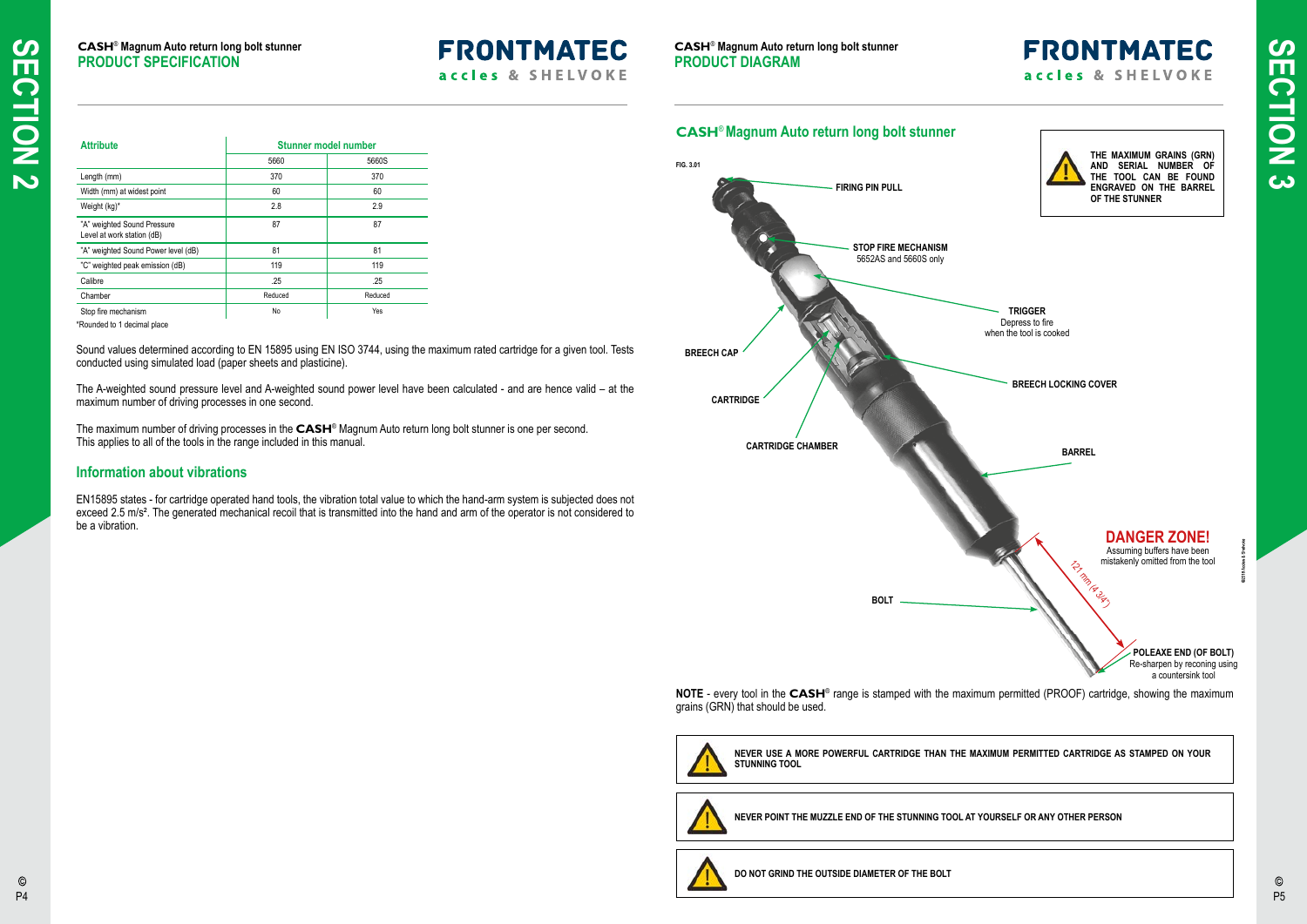Improving the protection of animals at the time of slaughter contributes to higher meat quality.

EU Only - in accordance with EU Council Regulation (EC) number 1099/2009 On the Protection of Animals at the Time of Killing, animals must be spared any avoidable pain, distress or suffering during their killing and related operations.

Business operators shall in particular take the necessary measures to ensure that animals:

- Are provided with physical comfort and protection, in particular by being kept clean, in adequate thermal conditions and prevented from falling or slipping
- Are protected from injury
- Are handled and housed taking into consideration their normal behaviour
- Do not show signs of avoidable pain or fear or exhibit abnormal behaviour
- Do not suffer from prolonged withdrawal of feed and water
- Are prevented from avoidable interaction with other animals that could harm their welfare

In addition:

- Understand animal welfare refer to section 4 for further guidance
- **EXECT** Always ensure your stunning tool is in good working order
- Stunning tools should be cleaned and maintained in accordance with the instructions within this manual
- **Ensure at least 2 stunning tools are present near the stunning box**
- Stunning tools wil require more maintenance if used with cartridges that are more powerful than is necessary for the target animal

- Bring the animal into the stun box only when the operator is ready to stun it
- Avoid excessive light and noise at the stun box to keep animal stress to a minimum
- The operator should not have to concentrate on keeping his balance, or have to bend excessively each time he stuns an animal, as this becomes tiring and can lead to inaccurate stunning. Stun box and race design is therefore of utmost importance for both animal welfare and the operator's health and safety
- The efficiency of each stunner is essential to ensuring an effective stun. Adhere to the cleaning and maintenance schedules detailed within this instruction manual
- Ensure at least 2 stunning tools are present near the stun box. If one stunner breaks down in use, then there must be a working second tool available, to ensure there is always a means of administering an effective stun to the target animal
- Animal collapses
- No rhythmic breathing
- Fixed, glazed expression in the eyes
- No corneal reflex
- Relaxed jaws
- Tongue hanging loose



**NOTE** - we always advise you to refer to any local regulations in force.

The humane killing of livestock using captive bolt equipment is a two-stage procedure. After the animal has been stunned, it must be bled (or pithed\*) immediately to ensure rapid death.

**CASH**® **Magnum Auto return long bolt stunner ANIMAL WELFARE**

## **FRONTMATEC** accles & SHELVOKE

This section provides a guide to the correct stunning position and direction for certain animals, and helps you to select the correct cartridge for that animal.

The cartridge selection information provided within this section of this instruction manual is not categorical and is hence supplied as guidance only.

#### **GOOD PRACTICE**

#### **EFFECTIVE STUNNING**

The cartridge selection and the blow being applied to the correct part of the skull and in the right direction is important in ensuring an effective stun. Refer to the diagrams and selection charts within this section as guidance towards selection. To obtain maximum effect, the barrel of the tool must always be held firmly against the head.

The physical signs of an effective stun are:

#### **Quadrupeds**

#### **FAILURE TO STUN**

If an animal is not properly stunned it must be re-stunned immediately. Using the second or an alternative stunning tool, a repeat shot must always be placed so as to avoid the immediate area of the first shot.

#### **STUN-TO-STICK TIMES**

The stun-to-stick interval is the time from application of stunning equipment to the start of bleeding. After stunning, sticking should be conducted without delay with a maximum stun-to-stick interval of 15 seconds recommended for all species in the field. In the abattoir, all pigs, sheep and goats should also be stuck within 15 seconds. However, on the majority of cattle lines, where the carcass must be hoisted to a bleed area, maximum stun-to-stick intervals of 60 seconds for the penetrative captive-bolt and 30 seconds for the non-penetrative captive-bolt are acceptable. (These figures are obtained from the Humane Slaughter Association (HSA) website).

\*Dependant upon localised regulations in force.

**THE EFFECTIVENESS OF THE STUN MUST BE VERIFIED BEFORE THE ANIMAL IS SLAUGHTERED**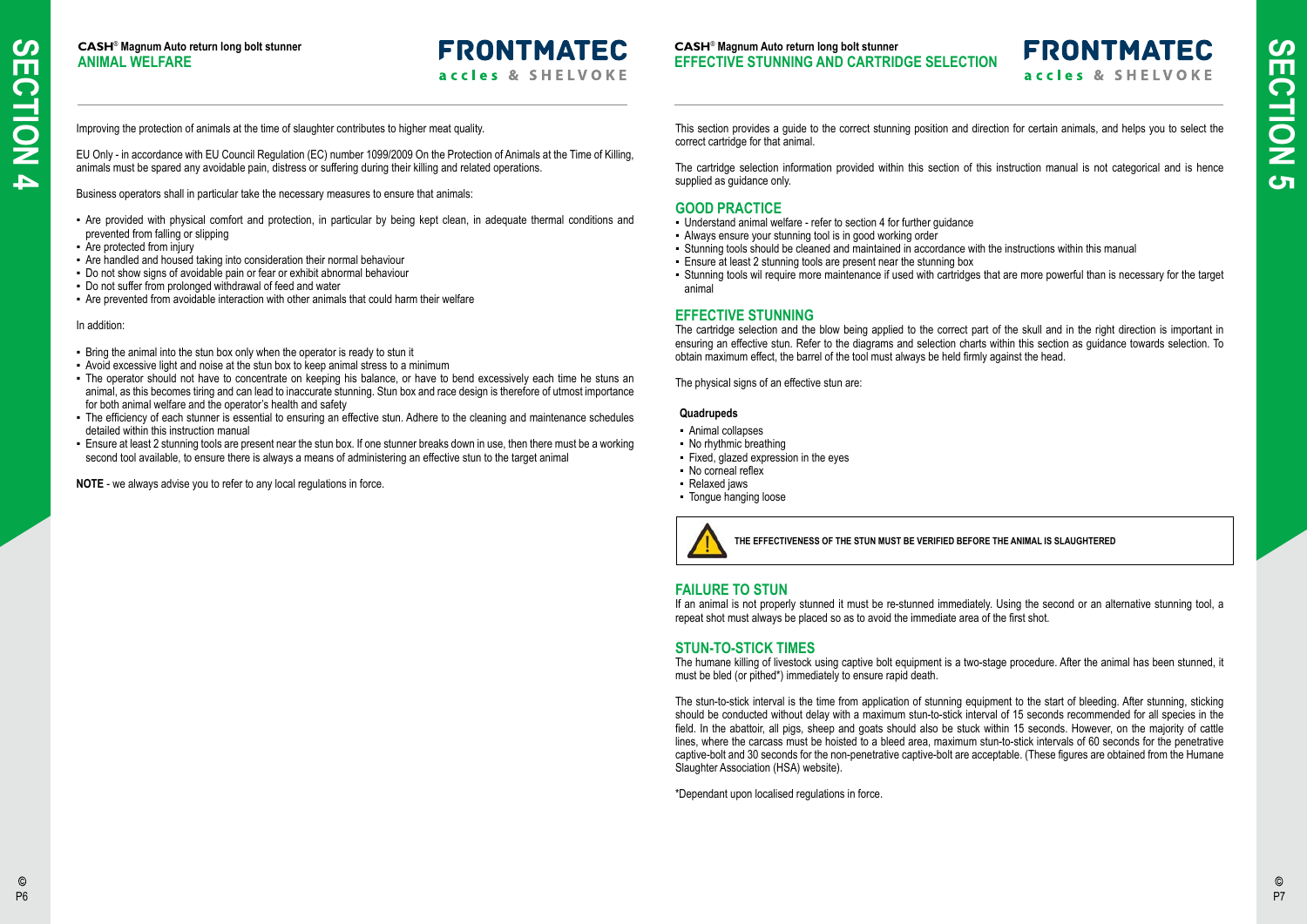Illustration courtesy of J. K. Shearer, Iowa State University

Illustration courtesy of J. K. Shearer, Iowa State University

## $\overline{F}$  .25R

a,

# **FRONTMATEC** accles & SHELVOKE



#### **CORRECT STUNNING POSITION CATTLE**

**CASH**® **Magnum Auto return long bolt stunner EFFECTIVE STUNNING AND CARTRIDGE SELECTION**

## **FRONTMATEC** accles & SHELVOKE

|                                 | .25" range                                 |                                                |  |
|---------------------------------|--------------------------------------------|------------------------------------------------|--|
|                                 | CASH <sup>®</sup> Magnum Auto .25R<br>5660 | CASH <sup>®</sup> Magnum Auto SF .25R<br>5660S |  |
| For calves                      | Pink                                       | Pink                                           |  |
| For light animals               | Yellow                                     | Yellow                                         |  |
| For medium animals              | <b>Blue</b>                                | Blue                                           |  |
| For heavy animals and bulls     | Orange                                     | Orange                                         |  |
| For very heavy animals          | <b>Black</b>                               | <b>Black</b>                                   |  |
| For extremely heavy animals     | Green                                      | Green                                          |  |
| For exceptionally heavy animals | N/S                                        | N/S                                            |  |

 $\copyright$ P9



**SECTION 5 SECTION 5**

|                                           | $.25"$ range                                                                                                                                                       |                                                 |  |
|-------------------------------------------|--------------------------------------------------------------------------------------------------------------------------------------------------------------------|-------------------------------------------------|--|
|                                           | CASH <sup>®</sup> Magnum Auto .25R<br>5660<br><b>Contract Contract Contract Contract Contract Contract Contract Contract Contract Contract Contract Contract C</b> | <b>CASH<sup>®</sup> Magnum Auto SF</b><br>5660S |  |
| For piglets                               | Pink                                                                                                                                                               | Pink                                            |  |
| For weaners and growers                   | Yellow                                                                                                                                                             | Yellow                                          |  |
| For market pigs                           | Orange                                                                                                                                                             | Orange                                          |  |
| For heavy animals                         | <b>Black</b>                                                                                                                                                       | <b>Black</b>                                    |  |
| For very heavy sows and boars             | Green                                                                                                                                                              | Green                                           |  |
| For exceptionally heavy animals           | N/S                                                                                                                                                                | N/S                                             |  |
| N/S: Not Suitable for denoted animal size |                                                                                                                                                                    |                                                 |  |

N/S: Not Suitable for denoted animal size

#### **CORRECT STUNNING POSITION PIGS**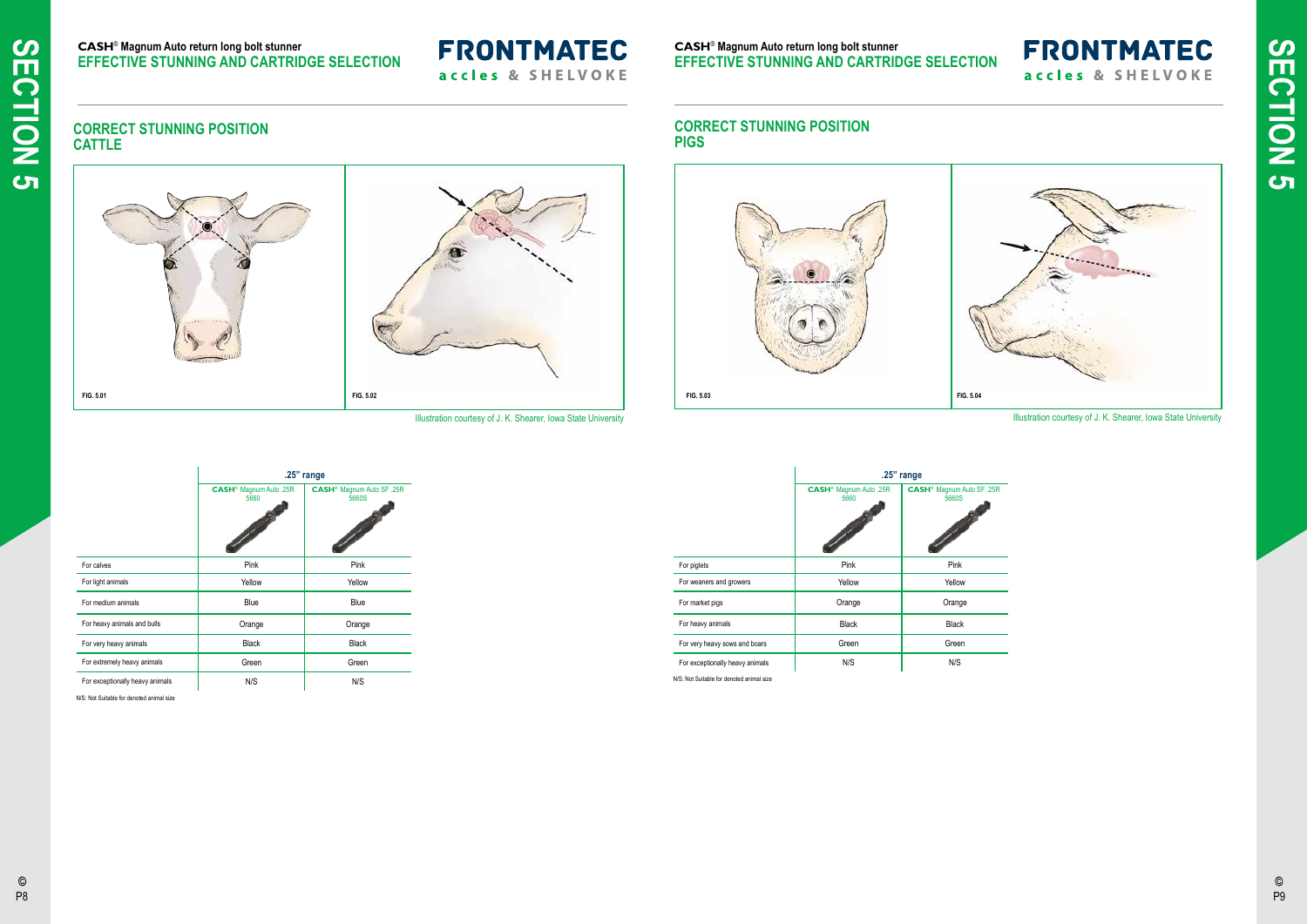**CASH**® **Magnum Auto return long bolt stunner EFFECTIVE STUNNING AND CARTRIDGE SELECTION**

# **FRONTMATEC**

accles & SHELVOKE

#### **CASH**® **Magnum Auto return long bolt stunner EFFECTIVE STUNNING AND CARTRIDGE SELECTION**

#### **OTHER ANIMAL SPECIES**

- **-** Alligators
- Crocodiles
- **Monitor lizards**
- Etc.

Although Accles & Shelvoke stunning tools are predominantly used for the stunning of cattle, sheep and pigs for meat production, we know from our 100 year history that they are also used for other animal species, such as, but not limited to:

#### **Mammals such as Large fish such as Large reptiles such as**

**FRONTMATEC** 

accles & SHELVOKE

| Mammals such as | Large fish such as  |
|-----------------|---------------------|
| Equines         | • Sturgeon          |
| Deer            | • Tuna              |
| Camelids        | $\blacksquare$ Etc. |
| Etc.            |                     |
|                 |                     |

As conclusive test results are not available for these animals, we recommend you seek the advice of an independent expert to understand the appropriate cartridge selection, head placement and tool direction, prior to stunning.

Cartridges must be stored in cool, dry conditions. Exposure to excessive amounts of moisture may affect cartridge performance, which in turn will affect tool performance with the potential to create an ineffective stun of the animal.

### **ACCLES & SHELVOKE CARTRIDGE RANGE**

The tables on the next pages identify which cartridges from our range are suitable for use with a given tool from the **CASH**® Magnum Auto range of products. The cartridges are supplied in quantities of 50 in a metal tin, or 1000 in a box. All of our products will be clearly branded as Accles & Shelvoke **CASH**® cartridges.

|                          | .25" range                                 |                                                |  |
|--------------------------|--------------------------------------------|------------------------------------------------|--|
|                          | CASH <sup>®</sup> Magnum Auto .25R<br>5660 | CASH <sup>®</sup> Magnum Auto SF .25R<br>5660S |  |
| For lambs and kids       | Pink                                       | Pink                                           |  |
| For other lambs and kids | Pink                                       | Pink                                           |  |
| For ewes                 | Pink/yellow                                | Pink/yellow                                    |  |
| For rams                 | Yellow                                     | Yellow                                         |  |
| For goats                | Yellow                                     | Yellow                                         |  |

It is a condition of Accles & Shelvoke's product liability insurance that only **CASH**® cartridges, in **CASH**® cartons and bearing "E" or "C" headmarks, be used in stunners manufactured by Accles & Shelvoke. It follows therefore, that no liability whatsoever can be accepted for any claim, including injury, should any other brand of cartridge be used.

Where cartridges other than these are used, Accles & Shelvoke will not accept responsibility for:

- The safety of the operator
- **The humaneness of the stun**
- The correct operation of the stunning tool
- The premature failure of parts

When not in use, cartridges should be locked away separately from any stunning tools.

**NOTE** - "N/S" - with reference to the compatability tables in this section of the manual, "N/S" identifies that the cartridges highlighted are not suitable for use in the stated **CASH**® product in the table.



Illustration courtesy of J. K. Shearer, Iowa State University

## **CORRECT STUNNING POSITION SHEEP AND GOATS**



N/S: Not Suitable for denoted animal size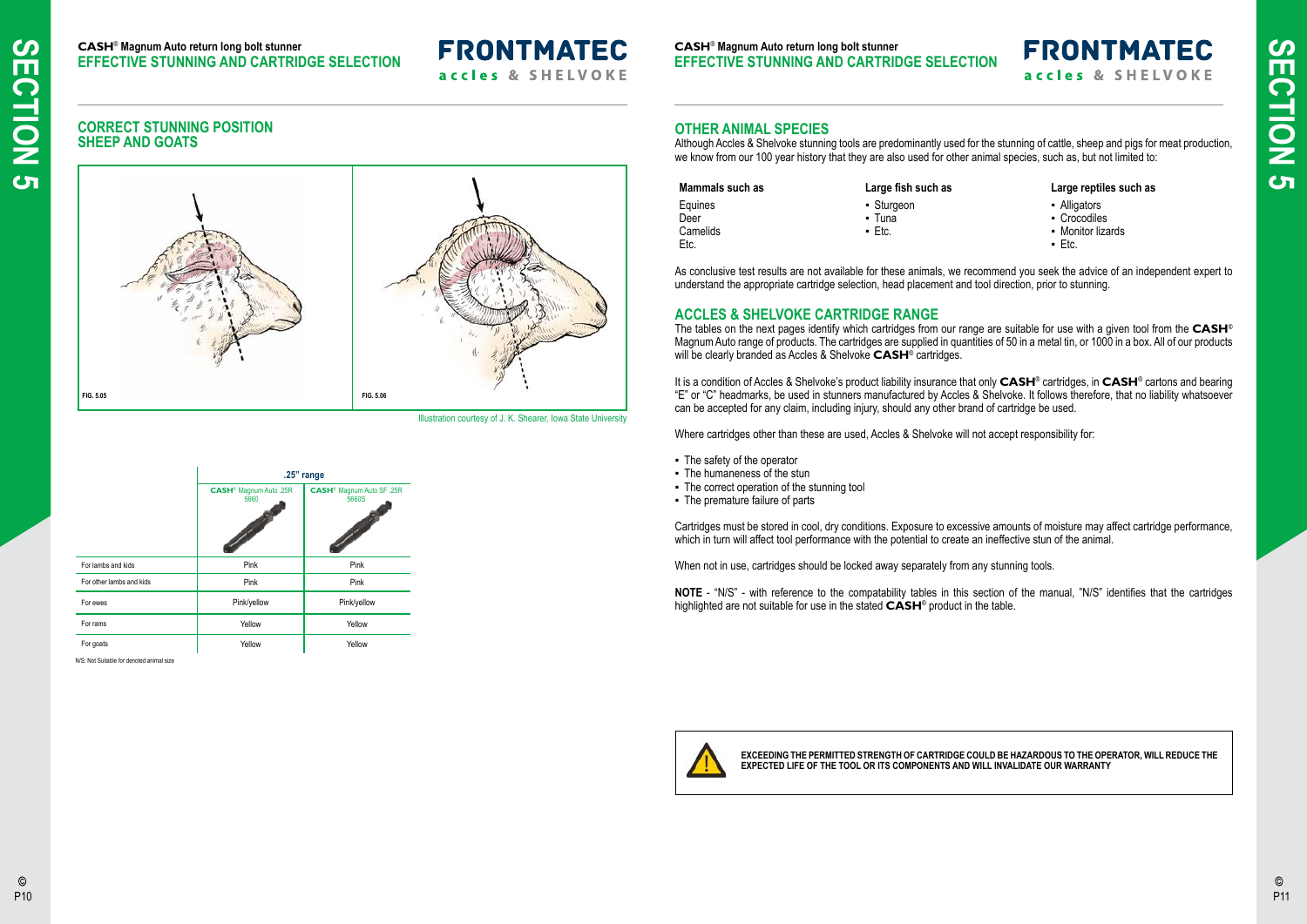## **STUNNING TOOL AND CARTRIDGE COMPATABILITY - .25" CALIBRE**

|         |              | Grain                                 |      | 1.25   | 2.25       |        |       | 4.5 |
|---------|--------------|---------------------------------------|------|--------|------------|--------|-------|-----|
| Calibre | Product code | Description                           | Pink | Yellow | Blue       | Orange | Black | Red |
| 0.25"   |              | CASH <sup>®</sup> Magnum Auto .25R    |      |        | <b>YES</b> |        |       | N/S |
| 0.25"   |              | CASH <sup>®</sup> Magnum Auto SF .25R |      |        | <b>YES</b> |        |       | N/S |

#### **PART NUMBERS FOR .25" CARTRIDGES BY QUANTITY**

To order your .25" calibre cartridges, please select the appropriate part number from the table below:

# **FRONTMATEC** accles & SHELVOKE

| Size/Grain | Colour       | 50 in a tin | 1000 in a box |
|------------|--------------|-------------|---------------|
| 1.25       | Pink         | 4121KA      | 7760          |
| ∩          | Yellow       | 4121KB      | 7710          |
| 3          | Blue         | 4121KC      | 7757          |
| 3.5        | Orange       | 4121KD      | 7754          |
| 4          | <b>Black</b> | 7754T       | 7754          |
| 4.5        | Green        | 7725T       | 7725          |

**CASH**® **Magnum Auto return long bolt stunner EFFECTIVE STUNNING AND CARTRIDGE SELECTION**

# **FRONTMATEC**

accles & SHELVOKE

#### **CASH**® **Magnum Auto return long bolt stunner EFFECTIVE STUNNING AND CARTRIDGE SELECTION**

#### **KEY PARAMETERS FOR CARTRIDGE SELECTION**

The table on this page details the key performance parameters for the **CASH**® Magnum Auto return long bolt stunner when used in conjunction with approved Accles & Shelvoke cartridges.

These quoted figures have been established during extensive testing at the Accles & Shelvoke factory test facility. The velocity figures quotd are accurate within +/- 15%, when using a stunning tool that is in good condition and maintained in accordance with this manual.

This information is issued to satisfy the requirements of EU Council Regulation (EC) number 1099/2009 On the Protection of Animals at the Time of Killing. It provides guidelines to aid the selection of an appropriate cartridge to perform effective killing on a particular type and size of animal. Whilst we believe this regulation is open to interpretation, these parameters have been published following years of experience.

These figures may only be used when quoted with the associated notes. Accles & Shelvoke will not accept responsibility for the reliability of these figures if used out of context.

| <b>Product code</b> | <b>Calibre</b> | <b>Cartridge grains</b><br>(nominal) | <b>Frontmatec</b><br><b>Accles &amp; Shelvoke</b><br>cartridge colour | #Bolt (head)<br>diameter (mm)                        | Average bolt<br>velocity* (m/s) | Minimum bolt<br>exit length**<br>(mm) | <b>Energy generated</b><br>(J) |
|---------------------|----------------|--------------------------------------|-----------------------------------------------------------------------|------------------------------------------------------|---------------------------------|---------------------------------------|--------------------------------|
| 5660                | .25"           | 1.25                                 | Pink                                                                  | 11.4<br>36.6<br>65<br>48.7<br>Yellow<br>53.1<br>Blue | 156                             |                                       |                                |
| 5660S               |                |                                      |                                                                       |                                                      |                                 |                                       | 276                            |
|                     |                | 3                                    |                                                                       |                                                      |                                 |                                       | 329                            |
|                     |                | 3.5                                  | Orange                                                                |                                                      | 56.6                            |                                       | 374                            |
|                     |                |                                      | Black                                                                 |                                                      | 64.4                            |                                       | 483                            |
|                     |                | 4.5                                  | Green                                                                 |                                                      | 67.6                            |                                       | 533                            |

#### **NOTES**

When measured in air over a distance of 47 mm, 15 mm from the muzzle tip of the tool

\*\* When fired in air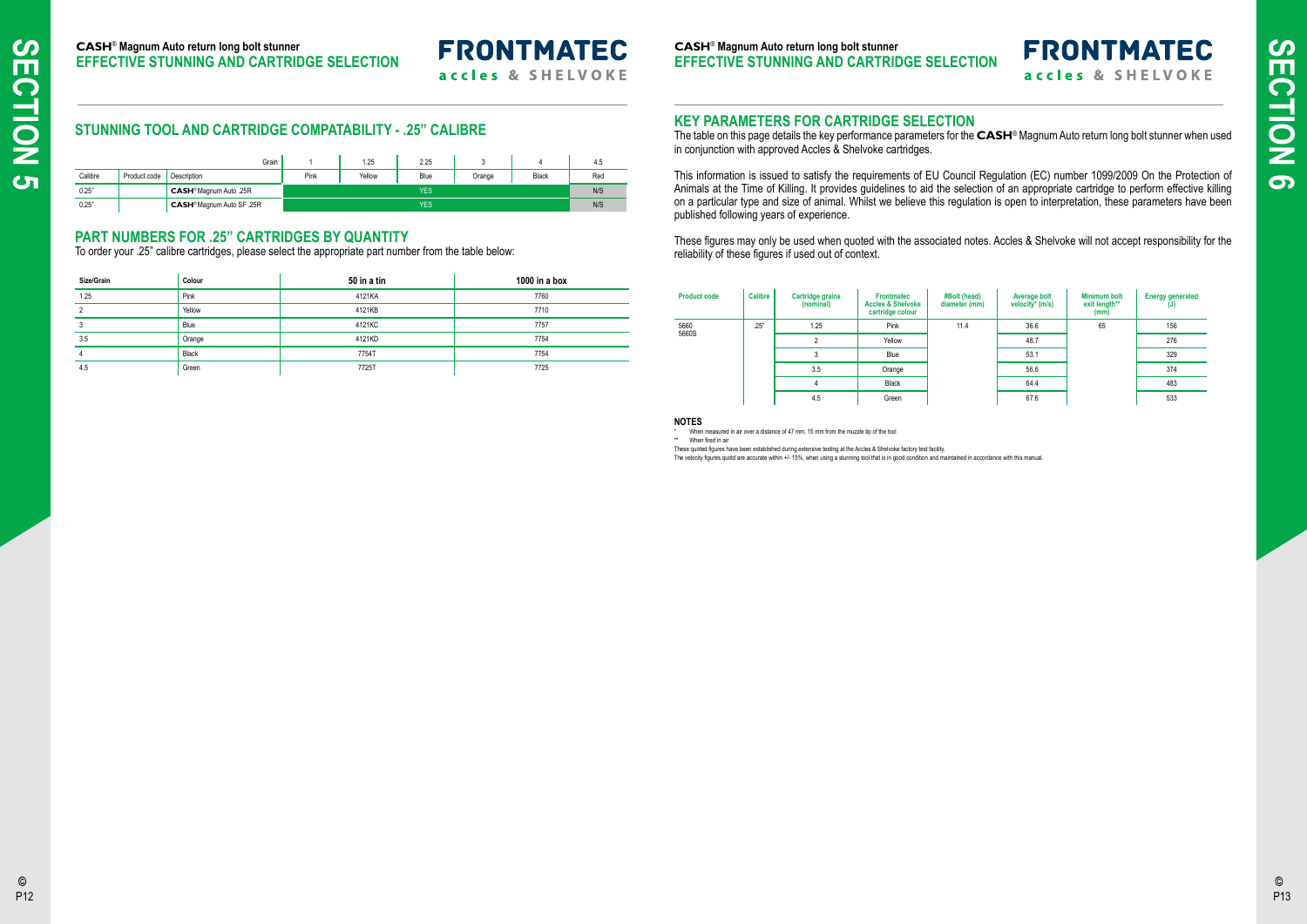#### **CASH**® **Magnum Auto return long bolt stunner GENERAL SAFETY PRECAUTIONS**

**FRONTMATEC** 

accles & SHELVOKE

#### **CASH**® **Magnum Auto return long bolt stunner GENERAL SAFETY PRECAUTIONS**



. IF IT DROPS AND LANDS ON THE TRIGGER, THE TOOL WILL FIRE AND THE BOLT WILL BE PROPELLED OUT OF THE TOOL AT A VERY HIGH VELOCITY. THE BOLT HAS THE POTENTIAL TO WILL DELIVER A VERY PAINFUL BLOW TO THE FEET OR LEGS IF THEY ARE WITHIN 75 MM OF THE BOLT WHEN IT FIRES OUT OF THE TOOL THEY ARE HIDDEN FROM PUBLIC VIEW, ie NO-ONE OUTSIDE OF THE VEHICLE CAN SEE THE LOCKABLE CONTAINERS WITHIN THE VEHICLE

#### **Our advise to minimise the risk**

- **.** IF THE TOOL IS DROPPED, LET IT FALL, DO NOT TRY TO CATCH IT
- STEP AS FAR AWAY (AS IT IS SAFE TO) FROM THE TOOL AS IT FALLS, BUT WATCH IT HIT THE FLOOR
- **TAKE APPROPRIATE AVOIDABLE ACTION IF TOOL REBOUNDS**
- **DO NOT APPROACH THE TOOL UNTIL IT IS STATIONARY**
- AFTER BEING DROPPED, CHECK THAT THE CONCUSSION HEAD OF THE BOLT IS NOT DAMAGED
- **ENSURE THE TOOL IS WORKING CORRECTLY BEFORE RECOMMENCING USE**
- IF IN DOUBT. THE TOOL SHOULD BE CHECKED AND REPAIRED AS NECESSARY



- DO NOT FIRE THE BOLT INTO HARD, BRITTLE OR IMPENETRABLE MATERIALS AS THE BOLT MAY aFRAGMENT AND POSE A DANGER OF FLYING PARTICLES
- NEVER USE A MORE POWERFUL CARTRIDGE THAN THE MAXIMUM PERMITTED CARTRIDGE AS STAMPED ON YOUR TOOL TO PREVENT CARTRIDGE BURST AND EXCESSIVE NOISE IN OPERATION
- . KEEP THE TOOL DRY AND CLEAN TO ENSURE YOU HAVE AN ADEQUATE GRIP ON THE TOOL DURING USE AND MINIMISE THE RISK OF DROPPING THE TOOL
- WHEN PLACING THE ASSEMBLED TOOL OR IF THE TOOL HAS BEEN SEPARATED THE CAP OR BARREL (REFER TO FIG 3.01) DOWN ONTO A WORK SURFACE ENSURE THERE IS A MEANS TO PREVENT THE TOOL OR TOOL PARTS FROM ROLLING OFF THE WORK SURFACE. IF THE TOOL FALLS OR DROPS FROM THE WORK SURFACE, IT MAY DROP ONTO THE FOOT OF THE OPERATOR OR OTHER PEOPLE IN THE VICINITY



- . THE INTENDED USE OF THIS TOOL IS FOR THE KILLING OF SMALL ANIMALS AND POULTRY
- ANYONE GRANTED THE AUTHORITY TO USE ONE OF THESE TOOLS SHOULD HAVE READ THIS MANUAL SUCH THAT THEY ARE MADE FULLY AWARE OF THE POTENTIAL RISKS
- . THIS TOOL HAS THE POTENTIAL TO CAUSE SEVERE INJURY OR FATALITY IF USED IMPROPERLY OR INAPPROPRIATELY OUTSIDE OF ITS INTENDED SCOPE OF USE



▪ KEEP FINGERS AWAY FROM BENEATH THE FIRING PIN PULL WHEN THE TOOL IS COCKED AND READY TO FIRE TO PREVENT TRAPPING

# **FRONTMATEC** accles & SHELVOKE

▪ **ALWAYS WEAR THE CORRECT PERSONAL PROTECTIVE EQUIPMENT (PPE) WHENEVER YOU ARE WORKING WITH, CLEANING OR MAINTAINING YOUR CASH SPECIAL TOOL** ALWAYS WEAR PROTECTIVE GLASSES AND HEARING PROTECTION. THE CORRECT FOOT **PROTECTION MUST BE WORN THERE IS A RISK THAT IF THE TOOL IS DROPPED, THE BOLT MAY PENETRATE THE FOOT OF THE TOOL USER**



**DANGER - If the tool is set in the cocked (ready to fire) position and is dropped, there is a potential risk to the operator and/ or people within the immediate vicinity of the dropped tool. The hazards listed in this section pose a high level of risk, which if not avoided will result in serious injury**

▪ **ALWAYS WEAR THE CORRECT PERSONAL PROTECTIVE EQUIPMENT (PPE) WHENEVER YOU ARE WORKING WITH, CLEANING OR MAINTAINING YOUR CASH SPECIAL TOOL** ALWAYS WEAR PROTECTIVE GLASSES AND HEARING PROTECTION. THE CORRECT FOOT

#### **WARNING - The hazards listed in this section pose a medium level of risk which, if not avoided may result in recoverable injury**

**CAUTION - The hazards listed in this section pose a low level of risk which, if not avoided may result in minor or moderate** 

**injury**

### **GENERAL SAFETY STATEMENT**

- NEVER POINT THE TOOL AT YOURSELF OR ANY OTHER PERSON THE BOLT WILL DELIVER A VERY HARMFUL BLOW WHICH MAY LEAD TO SEVERE AND IRREVERSIBLE DAMAGE, POSSIBLY LEADING TO FATALITY
- NEVER FIRE THE TOOL IN AN AREA DESIGNATED AS FLAMMABLE OR CONTAINING EXPLOSIVES
- NEVER PASS THE TOOL TO ANY OTHER PERSON WHEN IT IS COCKED AND READY TO FIRE ACCIDENTAL FIRING OF THE BOLT MAY DELIVER A VERY HARMFUL BLOW WHICH MAY LEAD TO SEVERE AND IRREVERSIBLE DAMAGE POSSIBLY LEADING TO FATALITY
- NEVER LEAVE A CARTRIDGE, WHETHER LIVE OR FIRED, IN THE BREECH TO PREVENT ACCIDENTAL FIRING OF THE BOLT
- TOOLS SHOULD BE FIRED AS FAR AWAY FROM THE BODY AS IS COMFORTABLE AND ALWAYS POINTING AWAY FROM THE OPERATOR - FIRING OF THE BOLT TOWARD BODY PARTS MAY DELIVER A VERY HARMFUL BLOW WHICH MAY LEAD TO SEVERE AND IRREVERSIBLE DAMAGE, POSSIBLY LEADING TO FATALITY
- NEVER MODIFY OR CUSTOMISE THE TOOL THIS MAY RENDER THE TOOL UNSTABLE AND UNSAFE FOR USE, WITH THE POTENTIAL TO FIRE ACCIDENTALLY. IT WILL ALSO INVALIDATE YOUR WARRANTY
- . ENSURE YOU ARE BALANCED AND STABLE PRIOR TO FIRING TO AID TOOL POSITIONING ACCURACY. AVOID OVER-STRETCHING AND UNFAVOURABLE BODY POSITIONS - TO MINIMISE THE RISK OF DROPPING THE TOOL AND/OR ACCIDENTAL FIRING
- CARTRIDGE MISFIRES IF THE CARTRIDGE HAS MISFIRED (NOT FIRED), PUT THE TOOL DOWN IMMEDIATELY AND WAIT FOR 30 SECONDS BEFORE FOLLOWING THE PROCEDURE IN SECTION 9 OF THIS MANUAL - TO AVOID DELAYED FIRING OF THE CARTRIDGE - WHICH MAY CAUSE SEVERE DAMAGE IF FIRING OCCURS WHILST BEING HANDLED
- DO NOT PLACE THE TOOL DOWN ONTO A WORK SURFACE WHEN IT IS COCKED AND READY TO FIRE IF THE TRIGGER IS DEPRESSED WHEN PLACED DOWN, THE TOOL WILL FIRE AND THE BOLT WILL DELIVER A HARMFUL BLOW TO ADJACENT BODY PARTS



**PROTECTION MUST BE WORN THERE IS A RISK THAT IF THE TOOL IS DROPPED, THE BOLT MAY PENETRATE THE FOOT OF THE TOOL USER**



**ALWAYS POINT THE TOOL AWAY FROM YOUR BODY AND AWAY FROM ANY OTHER PERSON IN THE VICINITY WHEN HANDLING OR OPERATING THE TOOL**

**DANGER - The hazards listed in this section pose a high level of risk which, if not avoided, will result in death or serious injury**

**DO NOT ATTEMPT TO USE THIS STUNNING TOOL UNTIL YOU HAVE READ AND UNDERSTOOD THESE INSTRUCTIONS**

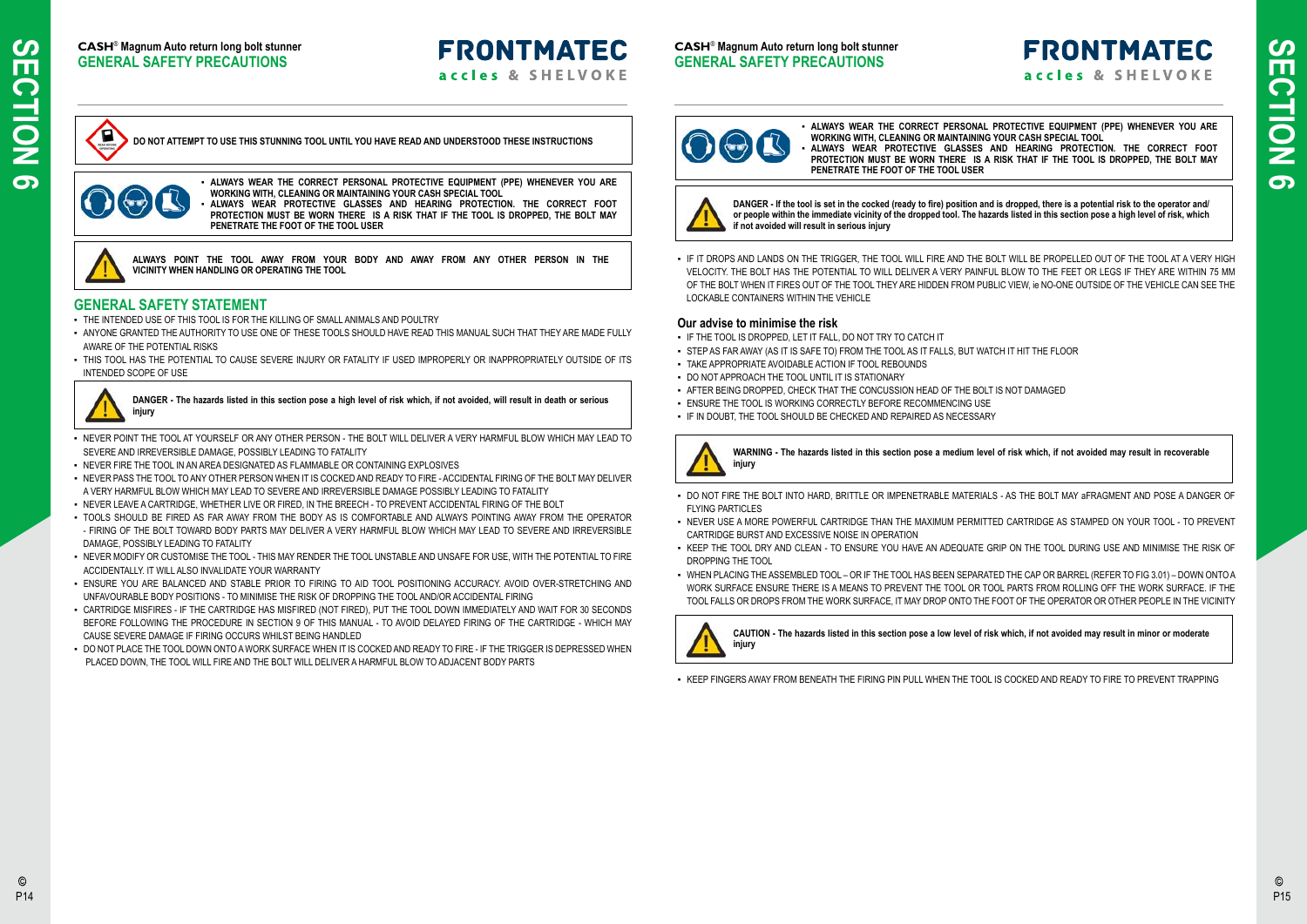#### **CASH**® **Magnum Auto return long bolt stunner SAFE OPERATING INSTRUCTIONS**

# **FRONTMATEC**

accles & SHELVOKE

# **FRONTMATEC** accles & SHELVOKE







**NOTE** - The maximum recommended usage rate for **CASH**® Magnum Auto return long bolt stunner is 60 shots per hour using the maximum specified cartridge.

#### **1. PREPARING FOR LOADING**

- 1.1 Turn the breech cap counter clockwise and pull away. (See fig 7.01)
- 1.2 Make sure firing pin and trigger are uncocked. (See fig. 7.02)
- 1.3 If spent (fired) cartridge is in the chamber, pull extractor up and then push back down
- 1.4 The partially lifted case can then be removed

#### **2. LOADING**

- 2.1 Before inserting the cartridge into the chamber of the breech, ensure that the bolt is fully retracted. If not, do not use the tool as the stunning power will be reduced which can lead to an ineffective stun. (See fig 7.05)
- 2.2 Obtain a single cartridge, and load the cartridge into the cartridge chamber crimped end first. (See fig 7.06)

#### **NOTE**

- ONLY EVER USE THIS TOOL FOR THE STUNNING OF LIVE ANIMALS
- ONLY EVER USE GENUINE ACCLES & SHELVOKE SUPPLIED CARTRIDGES AND SPARES
- . DO NOT FIRE "AIR SHOTS" (FIRING OF THE BOLT INTO AIR) AS THIS WILL REDUCE THE WORKING LIFE OF THE TOOL AND ITS COMPONENTS

- Only load the cartridge immediately before firing
- Keep the cartridge clean and dry before insertion into the chamber
- Visually check that the bolt is fully retracted before firing (refer to fig. 7.05)
- Only use the correct grade of **CASH**® cartridge, as shown in fig. 7.04
- When not in use, never leave a cartridge in the chamber whether live or spent
- Never leave a loaded stunner unattended
- THE TOOL SHOULD BE USED IN WELL ILLUMINATED AND WELL VENTILATED WORKPLACE ENVIRONMENTS
- **ENSURE THE WORKPLACE IS FREE OF UNNECCESSARY OBSTACLES OR TRIP HAZARDS**

▪ **ALWAYS WEAR THE CORRECT PERSONAL PROTECTIVE EQUIPMENT (PPE) WHENEVER YOU ARE WORKING WITH, CLEANING OR MAINTAINING YOUR CASH SPECIAL TOOL** ALWAYS WEAR PROTECTIVE GLASSES AND HEARING PROTECTION. THE CORRECT FOOT **PROTECTION MUST BE WORN THERE IS A RISK THAT IF THE TOOL IS DROPPED, THE BOLT MAY PENETRATE THE FOOT OF THE TOOL USER**



**WHEN PLACING THE ASSEMBLED TOOL – OR IF THE TOOL HAS BEEN SEPARATED THE CAP OR BARREL (REFER TO FIG 3.01) – DOWN ONTO A STORAGE SURFACE ENSURE THERE IS A MEANS TO PREVENT THE TOOL OR TOOL PARTS FROM ROLLING OFF THE STORAGE SURFACE. IF THE TOOL FALLS OR DROPS FROM THE STORAGE SURFACE, IT MAY DROP ONTO THE FOOT OF THE OPERATOR OR OTHER PEOPLE IN THE VICINITY.** 

**ALWAYS POINT THE TOOL AWAY FROM YOUR BODY AND AWAY FROM ANY OTHER PERSON IN THE VICINITY WHEN HANDLING OR OPERATING THE TOOL**

**DO NOT ATTEMPT TO USE THIS STUNNING TOOL UNTIL YOU HAVE READ AND UNDERSTOOD THESE INSTRUCTIONS**



## **GENERAL PRECAUTIONS AND GOOD PRACTICE**

#### **Improper use**

- **.** PRIOR TO TRANSPORTATION, YOU SHOULD SEEK THE APPROPRIATE ADVICE CONCERNING APPLICABLE LOCAL LAWS AND REGULATIONS IN FORCE ON THE TRANSPORTATION OF CARTRIDGES TO BE USED FOR ANIMAL STUNNING
- **· THE TOOL AND CARTRIDGES ARE TRANSPORTED IN SEPARATE LOCKABLE CONTAINERS**
- THEY ARE HIDDEN FROM PUBLIC VIEW, ie NO-ONE OUTSIDE OF THE VEHICLE CAN SEE THE LOCKABLE CONTAINERS WITHIN THE VEHICLE

#### **Workplace precautions**

#### **Operational precautions**

- ONLY LOAD CARTRIDGES WHEN THEY ARE READY TO BE USED
- IF A CARTRIDGE STICKS IN THE BREECH AND WILL NOT EJECT, DO NOT USE A SHARP INSTRUMENT TO REMOVE IT. THE TOOL SHOULD BE REMOVED IN ACCORDANCE WITH THESE INSTRUCTIONS IN SECTION 9 - TROUBLESHOOTING
- TOOLS MAY BE USED IN AN ALTERNATING SYSTEM AS PART OF A PLANNED OPERATING CYCLE
- JOB ROTATION MAY HELP MAINTAIN THE APPROPRIATE HIGH LEVELS OF CONCENTRATION REQUIRED AT THE WORKPLACE, HELPING TO MINIMISE ANY RISK DUE TO TIREDNESS OR FATIGUE

#### **Good practice**

- . THE CLEANING AND MAINTENANCE SCHEDULE DETAILED IN THIS MANUAL SHOULD BE ADHERED TO, TO ENSURE THE TOOL OPERATES SAFELY AND CORRECTLY TO PROVIDE EFFECTIVE ANIMAL STUNNING
- AT THE END OF A WORKING SHIFT, OR IF THE TOOL IS NOT GOING TO BE USED FOR PROLONGED PERIODS, THE UNCOCKED AND UNLOADED TOOL SHOULD BE STORED IN COOL DRY CONDITIONS AND LOCKED SECURELY IN A WAY THAT NO UNAUTHORISED ACCESS TO THE TOOL IS POSSIBLE
- CARTRIDGES SHOULD BE LOCKED AWAY SEPARATELY FROM THE STUNNING TOOL IN COOL, DRY CONDITIONS
- . EXPOSURE TO EXCESSIVE AMOUNTS OF MOISTURE MAY AFFECT CARTRIDGE PERFORMANCE WHICH IN TURN WILL AFFECT TOOL PERFORMANCE, WITH THE POTENTIAL TO CREATE AN INEFFECTIVE STUN OF THE ANIMAL. WET CARTRIDGES WILL NOT FIRE AND SHOULD NOT BE USED
- **ALWAYS WASH YOUR HANDS AFTER USING ANY STUNNING TOOL TO ENSURE CLEANLINESS**

#### **Transportation of stunning tools and cartridges between sites**

THIS TOOL HAS BEEN SUPPLIED TO YOU WITH THE INTENTION OF SINGLE SITE USE - SUPPLIED WITHOUT A LOCKABLE STORAGE CONTAINER. SHOULD THERE BE A NEED TO TRANSPORT THIS TOOL AND LIVE CARTRIDGES BY ROAD BETWEEN SITES, WE ADVISE:

▪ **ALWAYS WEAR THE CORRECT PERSONAL PROTECTIVE EQUIPMENT (PPE) WHENEVER YOU ARE WORKING WITH, CLEANING OR MAINTAINING YOUR CASH SPECIAL TOOL** ALWAYS WEAR PROTECTIVE GLASSES AND HEARING PROTECTION. THE CORRECT FOOT **PROTECTION MUST BE WORN THERE IS A RISK THAT IF THE TOOL IS DROPPED, THE BOLT MAY** 

**PENETRATE THE FOOT OF THE TOOL USER**

**ALWAYS POINT THE TOOL AWAY FROM YOUR BODY AND AWAY FROM ANY OTHER PERSON IN THE VICINITY WHEN HANDLING OR OPERATING THE TOOL**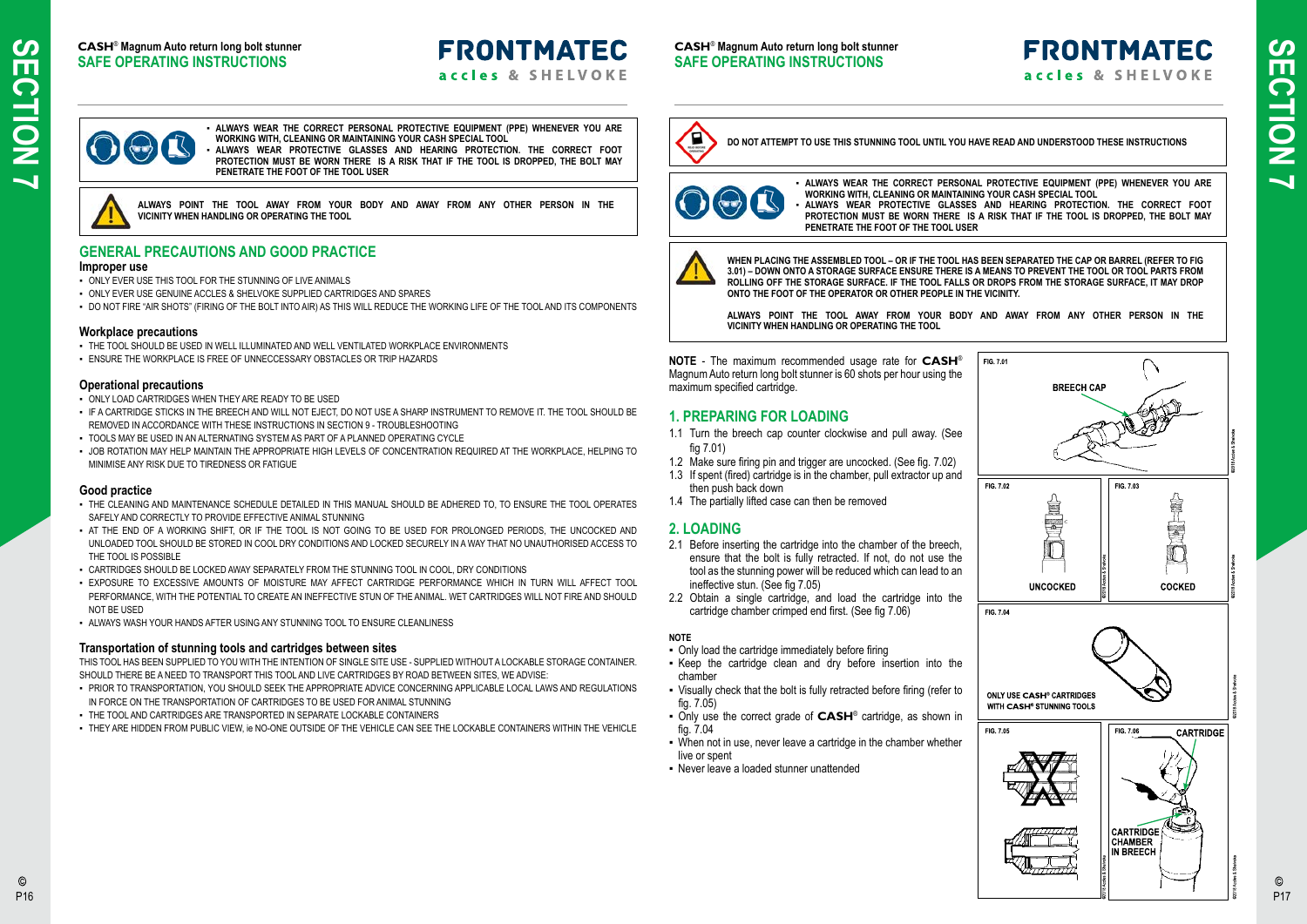# SECTION P18 **SECTION 7**  $\overline{\phantom{0}}$

#### **CASH**® **Magnum Auto return long bolt stunner SAFE OPERATING INSTRUCTIONS**

# **FRONTMATEC**

accles & SHELVOKE

**ALWAYS POINT THE TOOL AWAY FROM YOUR BODY AND AWAY FROM ANY OTHER PERSON IN THE VICINITY WHEN HANDLING OR OPERATING THE TOOL**

## **3. MAKE READY FOR FIRING**

- 3.1 With the tool facing away from you, align the breech cap to the barrel and screw the breech cap clockwise until securely fastened
- 3.2 With the tool facing away from you, pull the firing pin upwards until there is a "CLICK", the tool is now cocked and ready to fire. (See fig. 7.07)

#### **NOTE**

- Do not point the tool at yourself or any other person
- Keep your fingers clear of and away from the trigger when loading the cartridge
- Do not place the tool down when it is cocked and ready to fire

- Refer to section 5 for the correct stunning position and angle for the target animal
- Do not attempt to FIRE if the animal is moving its head
- The barrel application must be smooth and accurate and the tool fired the instant it is in position on the target area of the head
- **.** If the shot is aborted before depressing the trigger, unscrew the cap and remove the cartridge to make safe







# SECTION 7 **SECTION 7**

### **4. FIRE**

4.1 Position the barrel tip into the correct position on the target animal's head and when it touches, you should instantaneously fire the tool by depressing the trigger to stun the animal

#### **NOTE**

- The spent cartridge will be partially lifted by the extractor to make removal easier
- If the spent cartridge is stuck in the chamber, follow the procedure in section 9 of this manual to remove safely
- Do not use a sharp implement to remove stuck cartridges as this may damage the breech or extractor



#### **CASH**® **Magnum Auto return long bolt stunner SAFE OPERATION INSTRUCTIONS**

## **5. EXTRACTION**

- 5.1 Turn the breech cap counter clockwise and pull away
- 5.2 Pull the extractor up and then push back down. (See fig. 7.09)
- 5.3 Remove the cartridge from the chamber
- 5.4 The tool is now ready for the next cartridge

#### **NOTE**

## **STOP FIRE MECHANISM**

How to use and set your tool into safe mode - tool will not fire.



#### *GREEN DOT* - STOP FIRE MODE

Turn stop fire cap (item 14 in Spares List and Diagram in section 11) counter clockwise and the *GREEN DOT* can be seen in the cut-out.

# **FRONTMATEC** accles & SHELVOKE





#### *RED DOT* - FIRE MODE

Turn stop fire cap (item 14 in Spares List and Diagram in section 11) clockwise until it stops turning and the *RED DOT* can be seen in the cut-out.

**IF THE CARTRIDGE HAS MISFIRED (NOT FIRED), PUT THE TOOL DOWN IMMEDIATELY AND WAIT FOR 30 SECONDS BEFORE FOLLOWING THE PROCEDURE IN SECTION 9 OF THIS MANUAL**

**ALWAYS POINT THE TOOL AWAY FROM YOUR BODY AND AWAY FROM ANY OTHER PERSON IN THE VICINITY WHEN HANDLING OR OPERATING THE TOOL**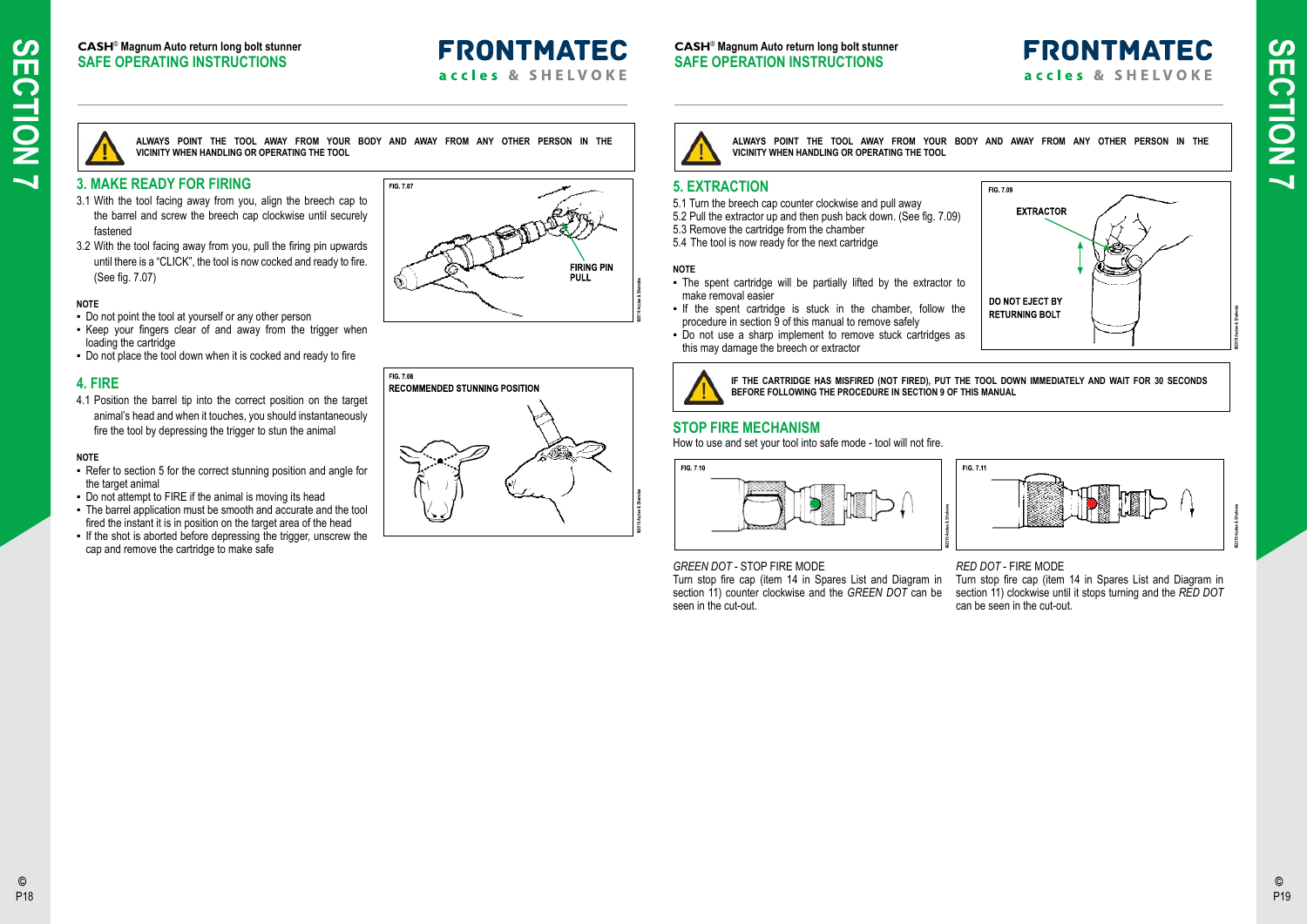

#### **CASH**® **Magnum Auto return long bolt stunner CLEANING AND GENERAL MAINTENANCE**

**FRONTMATEC** 

accles & SHELVOKE

#### **CASH**® **Magnum Auto return long bolt stunner CLEANING AND GENERAL MAINTENANCE**

E

#### **CLEANING DAILY - CASH**® **Magnum Auto return long bolt stunner**

- 1. Unscrew breech cap (item 6) from breech (item 5) and ensure that stunner is not loaded.
- 2. Unscrew breech anit-clockwise and remove from barrel (item 1).
- 3. Withdraw bolt (item 4) complete with washers (items 2 and 7) and recuperator sleeves (item 3) from the barrel. **NOTE** The stop washers and some recuperator sleeves may have been retained in the barrel - ensure to REMOVE before cleaning.
- 4. Clean inside of barrel and breech including undercut in breech with a cloth soaked in pistol oil and followed with the steel brush end of cleaning tool.
- 5. Wipe the barrel and breech out with a clean cloth.
- 6. Remove the washers and recuperator sleeves from the bolt and wire wheel or brush powder residue from piston end of bolt - wipe with cloth when clean. Wipe any residue from washers and recuperator sleeves and examine for wear.
	- 6.1 Stop washer *Red colour* (item 2) There are three of these washers at the poleaxe (front) end of the bolt, which fit against the front internal end of the barrel. They protect the recuperator sleeves and as soon as they show signs of wear on either the inside or outside diameter, they should be replaced.
	- 6.2 Flange washer *Blue colour* (item 7) This washer is placed behind the last recuperator sleeve against the bolt flange. As soon as the washer shows signs of wear on the outside edge, it should be replaced.



The non-highlighted items are available as maintenance spares Product Data Sheets available upon request

- 6.3 Recuperator sleeves (item 3) A full set comprises eight sleeves. Number 1 and 8 on the bolt will be the first to show signs of wear. They should be repositioned into a middle position. Once they become badly worn and start to fray, they should be replaced.
- 7. Chamber Cleaning Assemble the chamber brush shown in fig. 8.01 and the chamber mop shown in fig. 8.02 to the brush and mop handle fig 8.03, screwing together hand tight. Using the brush end, insert via the open barrel end, into the cartridge chamber, and with a turning action, push in and out of the chamber to remove all powder residue. Young's 303 fluid can be used if the powder is difficult to remove. Apply some pistol oil to the mop head. Insert via the open barrel end into the cartridge chamber, and with a turning action, push in and out of the chamber to remove any remaining residue or powder.
- 8. Clean the inside of the breech cap with a cloth soaked in pistol oil and then wipe dry with a clean cloth.
- Stunning product code and description
- Serial number
- Service start date (date tool was first used)
- Part replacement details part number and description date replacement/maintenance took place
- Stun check record Universal Stun Check unit serial number, date checked, cartridge colour used, pass or fail
- Shots fired total number of shots fired with the tool on a daily or weekly basis
- Name and position of person conducting the cleaning or maintenance on any given day

**ALWAYS POINT THE TOOL AWAY FROM YOUR BODY AND AWAY FROM ANY OTHER PERSON IN THE VICINITY WHEN HANDLING OR OPERATING THE TOOL**

**DO NOT NEGLECT THE BUFFERS. TOOL PERFORMANCE WILL BE DIMINISHED IF THESE PARTS ARE NOT IN GOOD CONDITION**

▪ **ALWAYS WEAR THE CORRECT PERSONAL PROTECTIVE EQUIPMENT (PPE) WHENEVER YOU ARE WORKING WITH, CLEANING OR MAINTAINING YOUR CASH SPECIAL TOOL** ALWAYS WEAR PROTECTIVE GLASSES AND HEARING PROTECTION. THE CORRECT FOOT **PROTECTION MUST BE WORN THERE IS A RISK THAT IF THE TOOL IS DROPPED, THE BOLT MAY PENETRATE THE FOOT OF THE TOOL USER**

**DO NOT ATTEMPT TO USE THIS STUNNING TOOL UNTIL YOU HAVE READ AND UNDERSTOOD THESE INSTRUCTIONS**



| Part no. | <b>Description</b>                              | Qty per set |
|----------|-------------------------------------------------|-------------|
| 5644     | Cleaner assembly (includes 5645, 5646 and 5647) | 1           |
| 5645     | Steel cleaner brush                             | 1           |
| 5646     | Brass cleaner brush                             | 1           |
| 5647     | Cleaner handle                                  |             |
| 5900     | Handle                                          | 1           |
| 5901     | Chamber brush (.22)                             | 1           |
| 5903     | Wool mop (.22)                                  | 1           |
| 5902     | Chamber brush (.25)                             | 1           |
| 5904     | Wool mop (.25)                                  | 1           |
| 4187     | **CASH <sup>®</sup> pistol oil                  |             |
| 4192     | **Copaslip thread grease                        |             |
| 6076     | **Young's 303 fluid                             |             |

#### **NOTES**

Items highlighted above are included with every **CASH**® Magnum Auto

#### **MAINTENANCE AND CLEANING RECORD**

It is a requirement of EU Council Regulation (EC) number 1099/2009 On the Protection of Animals at the Time of Killing, that all stunning equipment is maintained in accordance with the manufacturers' instructions and that a log detailing the maintenance is recorded and available for external auditing purposes. We recommend you create a maintenance and cleaning record for each individual stunning tool, containing as a minimum the following information.

**ONLY EVER USE GENUINE ACCLES & SHELVOKE REPLACEMENT PARTS. NOT USING GENUINE PARTS MAY LEAD TO PREMATURE COMPONENT AND TOOL FAILURE, WHICH COULD ENDANGER THE OPERATOR AND THOSE IN THE IMMEDIATE VICINITY. IT WILL ALSO INVALIDATE OUR ORIGINAL EQUIPMENT WARRANTY.**

**ACCLES & SHELVOKE WILL ACCEPT NO LIABILITY IF ANY COMPONENTS OTHER THAN THOSE SUPPLIED BY ACCLES & SHELVOKE ARE USED WITH OUR ORIGINAL EQUIPMENT. THE RESULTANT LIABILITY WILL BE WITH THE END USER OR THE DISTRIBUTOR WHO SUPPLIED THE UNAPPROVED REPLACEMENT PARTS.**

**IT IS RECOMMENDED THAT YOUR ACCLES & SHELVOKE STUNNER BE TESTED AND CERTIFICATED ANNUALLY BY THE MANUFACTURER OR BY AN APPROVED DISTRIBUTOR.**

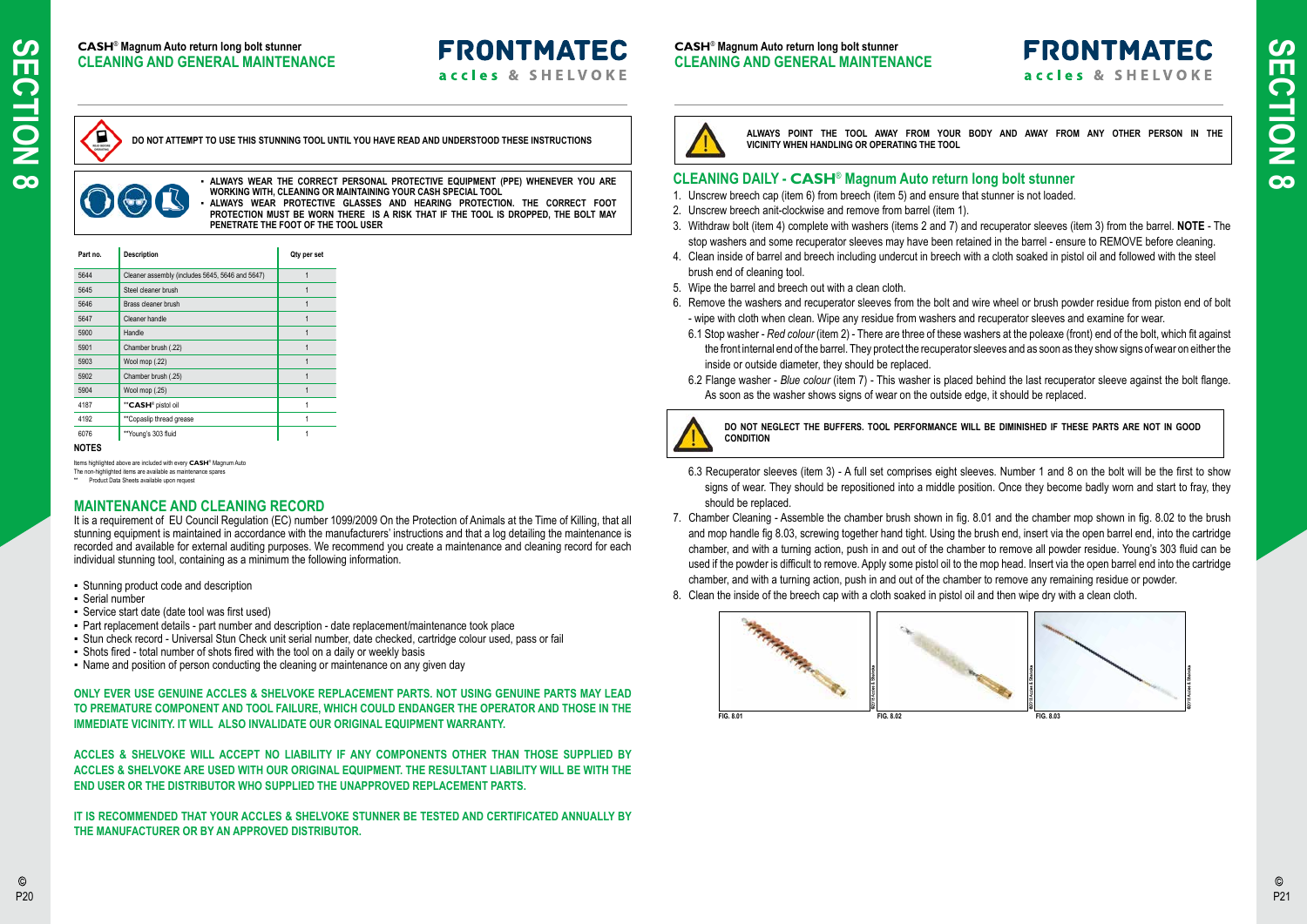**CASH**® **Magnum Auto return long bolt stunner TROUBLESHOOTING**

| <b>SYMPTOMS</b>                                                                                                                                               | <b>CAUSES</b>                                                                                                                                                                               | <b>ACTION</b>                                                                                                                                                                                                                                                                                                                                                                                                                                                                                                                                                                                                       |
|---------------------------------------------------------------------------------------------------------------------------------------------------------------|---------------------------------------------------------------------------------------------------------------------------------------------------------------------------------------------|---------------------------------------------------------------------------------------------------------------------------------------------------------------------------------------------------------------------------------------------------------------------------------------------------------------------------------------------------------------------------------------------------------------------------------------------------------------------------------------------------------------------------------------------------------------------------------------------------------------------|
| - Cartridge misfires                                                                                                                                          | - Firing pin failing to make contact with<br>cartridge<br>- Water or oil-contaminated cartridges<br>- Oil in cartridge chamber                                                              | - If no indent is visible on the cartridge<br>head, refer to corrective procedure on the<br>next page<br>- Use a new box of cartridges<br>- Remove oil and clean the chamber                                                                                                                                                                                                                                                                                                                                                                                                                                        |
| - Bolt does not return fully into the barrel                                                                                                                  | - Incomplete set of recuperator sleeves and<br>washers<br>- Worn washers and recuperator sleeves<br>- Build-up of carbon deposits on piston,<br>breech and in chamber<br>- Bolt is bent     | - Check and make good, as necessary<br>- Check and replace as necessary<br>- Check and remove by cleaning as<br>instructed in section 8<br>- Replace immediately                                                                                                                                                                                                                                                                                                                                                                                                                                                    |
| - Stunner fires, but there is insufficient<br>power to stun the animal (refer to section<br>5 in this manual, for the physical signs of<br>an effective stun) | • Corrosion inside barrel<br>- Incorrect strength of cartridge being used<br>- Incorrect positioning of stunner on animal<br>- Bolt not returning fully to the breech after<br>each shot    | - Check and remove if present<br>- Check type of cartridge against product<br>code of stunner and animals being<br>stunned by referring to section 5 in this<br>manual<br>- Check correct stunning position for type of<br>animal being stunned by referring to<br>section 5 in this manual<br>- Check for carbon deposits on bolt, breech<br>or in chamber and remove by cleaning as<br>instructed in section 8 in this manual<br>- Check recuperator sleeves, washers and<br>collars for wear and replace as necessary<br>- Check number of washers, recuperator<br>sleeves and collars make good as<br>necessary |
| - Bolt sticks in animal's head                                                                                                                                | - Bolt is bent<br>- Excessive build up of dirt in tool<br>- Recuperator sleeves excessively worn or<br>missing<br>- Cutting edge of bolt narrower than shaft<br>due to incorrect sharpening | - Replace immediately<br>- Conduct cleaning as instructed in section<br>8 of this manual<br>- Check and replace as necessary<br>- Replace bolt and sharpen by grinding the<br>inside diameter only                                                                                                                                                                                                                                                                                                                                                                                                                  |
| - Cartridge stuck or difficult to extract                                                                                                                     | - Split cartridge or damaged cartridge<br>chamber<br>- Cartridge chamber not clean                                                                                                          | - Return tool to maintenance department for<br>removal and repair<br>- Refer to corrective procedure on next<br>page<br>- Refer to section 8 for chamber cleaning<br>instructions                                                                                                                                                                                                                                                                                                                                                                                                                                   |
| - Unusually load noise when fired                                                                                                                             | - Split cartridge                                                                                                                                                                           | - Check for damaged cartridge chamber/<br>breech, return to manufacturer for repair<br>- Check that the correct cartridge is being<br>used                                                                                                                                                                                                                                                                                                                                                                                                                                                                          |

# **FRONTMATEC** accles & SHELVOKE

▪ **ALWAYS WEAR THE CORRECT PERSONAL PROTECTIVE EQUIPMENT (PPE) WHENEVER YOU ARE WORKING WITH, CLEANING OR MAINTAINING YOUR CASH SPECIAL TOOL** ALWAYS WEAR PROTECTIVE GLASSES AND HEARING PROTECTION. THE CORRECT FOOT **PROTECTION MUST BE WORN THERE IS A RISK THAT IF THE TOOL IS DROPPED, THE BOLT MAY PENETRATE THE FOOT OF THE TOOL USER**

**ONLY PERSONNEL WHO HAVE BEEN AUTHORISED TO DO SO SHOULD CONDUCT ANY RECTIFICATION INDENTIFIED IN THIS TROUBLESHOOTING SECTION**



## **CLEANING WEEKLY - CASH**® **Magnum Auto return long bolt stunner**

#### **ADDITIONAL CLEANING AND MAINTENANCE FREQUENCY DEPENDING ON USE, BUT MINIMUM WEEKLY.**

- 1.Remove the breech cap (item 26) and replace if worn or split. **NOTE** if breech cover is ballooned out or cracked, replace the breech cover before further use. When re-fitting the breech cover, use lubrication to assist with sliding it back on to the breech. Ensure the cover is pushed on until the inner flange touches the mating shoulder on the breech.
- 2.Remove extractor (item 20) for cleaning by depressing the extractor plunger (item 18) and sliding the extractor over the plunger. The area under the extractor as well as the breech threads should be cleaned with the brass brush end of the cleaner assembly.
- 3.To dis-assemble breech cap (item 6) for cleaning or part replacement, hold in soft jawed vice and unscrew spring cap (item 27) or the stop fire assembly (item 15A), if fitted, using a wrench on the flats. Pull firing pin assembly out of breech cap, which will also release trigger and trigger spring. Inspect firing pin (item 16) for rounded edges from trigger contact and replace if wear is half of trigger contact. Inspect firing pin spring (item 10) and replace if broken or collapsed. Inspect trigger (item 17) for firing pin contact wear and replace if rounding is half of firing pin contact. Replace trigger spring (item 9) if collapsed. Trigger spring must be strong enough to push firing pin away from cartridge and to allow trigger to lift. In order to replace firing pin, firing pin spring or spring cap or stop fire assembly, unscrew pull (item 11) from pull bush (item 22), push pull bush down to release pull split bush (item 23), allowing all components to slide off. Rubber pull spring (item 25) should be re-placed if collapsed or damaged. Re-assembly: Wipe all steel parts with a cloth soaked in pistol oil. Do not put oil in cartridge chamber, as this can cause misfiring.

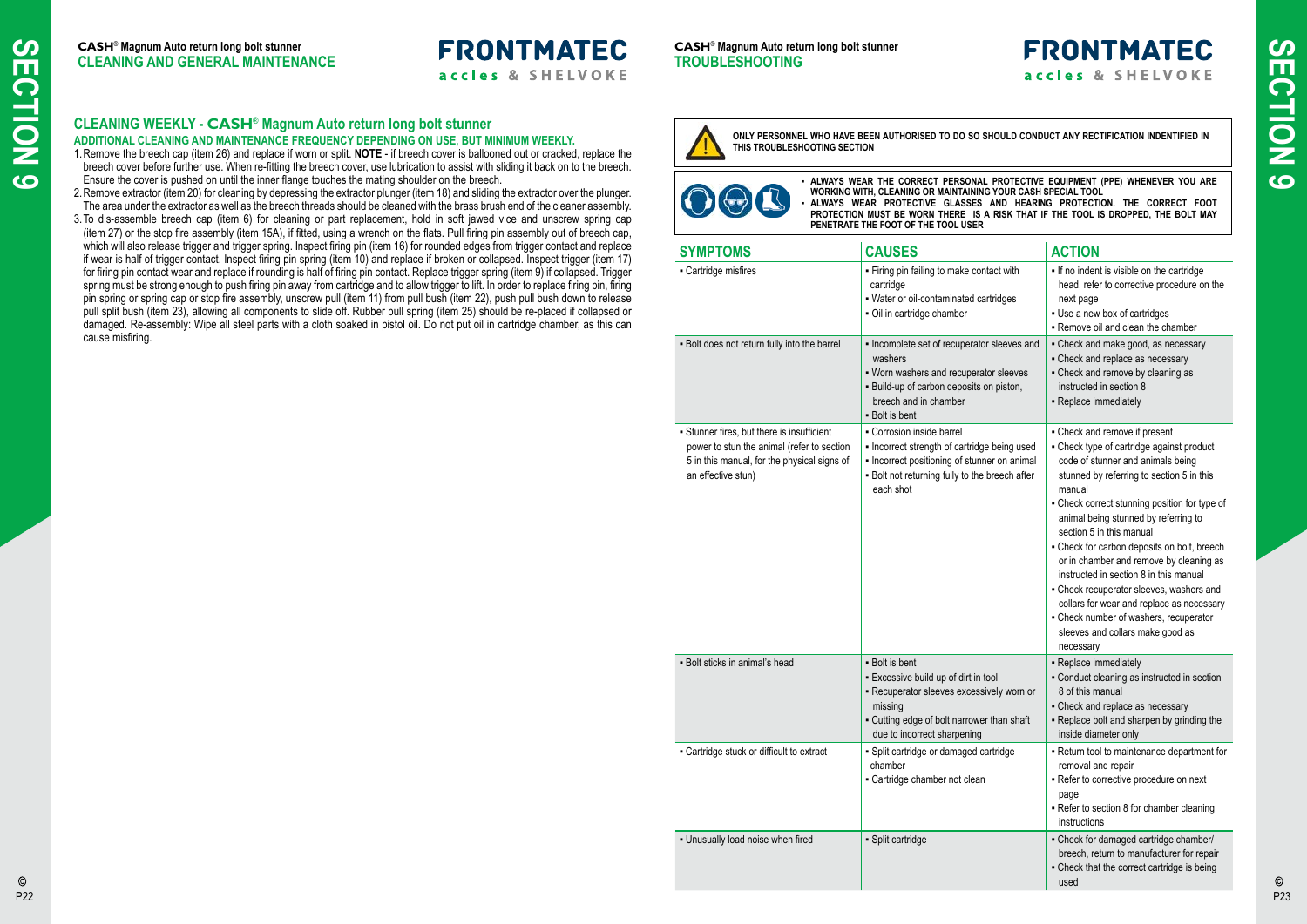#### **CASH**® **Magnum Auto return long bolt stunner TROUBLESHOOTING**

# **FRONTMATEC**

accles & SHELVOKE

#### **CASH**® **Magnum Auto return long bolt stunner SERVICING**

▪ **ALWAYS WEAR THE CORRECT PERSONAL PROTECTIVE EQUIPMENT (PPE) WHENEVER YOU ARE WORKING WITH, CLEANING OR MAINTAINING YOUR CASH SPECIAL TOOL** ALWAYS WEAR PROTECTIVE GLASSES AND HEARING PROTECTION. THE CORRECT FOOT **PROTECTION MUST BE WORN THERE IS A RISK THAT IF THE TOOL IS DROPPED, THE BOLT MAY PENETRATE THE FOOT OF THE TOOL USER**



**ALWAYS POINT THE TOOL AWAY FROM YOUR BODY AND AWAY FROM ANY OTHER PERSON IN THE VICINITY WHEN HANDLING OR OPERATING THE TOOL**

**DO NOT ATTEMPT TO USE THIS STUNNING TOOL UNTIL YOU HAVE READ AND UNDERSTOOD THESE INSTRUCTIONS**



### **To dis-assemble the stop fire mechanism (item 15A):**

- 1.Turn clockwise to fire *RED DOT* position and drive stop pin (item 15) down through cap inner (item 12) with a pin punch.
- 2.Then unscrew the stop fire cap (item 14) anti-clockwise to remove.
- 3.Clean with pistol oil and brass brush end of the cleaning tool.
- 4.Inspect for cracks or stripped threads and replace if found.
- 5.Replace O-ring (item 13) if broken or frayed.

#### **Re-assembly of the stop fire mechanism:**

- 1.Lightly oil or grease threads with Copaslip.
- 2.Align the small dimple on the end face of the cap inner with the cut out in the lower edge of the stop fire cap this will ensure that the 3 start thread commences location in the correct position, so that when screwed together clockwise, the cut out on stop fire cap aligns precisely with the *RED DOT* mark on the inner cap, which should be fully visible.
- 3.Insert stop pin and drive flush with top of stop fire cap (if pin is driven too far, the assembly will not turn).
- 4.Re-assemble onto firing pin assembly and screw down tight on breech cap, using wrench on flats of cap inner.
- 5.If the stop fire cap is used to screw or unscrew the stop fire assembly from breech cap, you will break the stop pin.

**ONLY EVER USE GENUINE ACCLES & SHELVOKE REPLACEMENT PARTS. NOT USING GENUINE PARTS MAY LEAD TO PREMATURE COMPONENT AND TOOL FAILURE, WHICH COULD ENDANGER THE OPERATOR AND THOSE IN THE IMMEDIATE VICINITY. IT WILL ALSO INVALIDATE OUR ORIGINAL EQUIPMENT WARRANTY.**

**ACCLES & SHELVOKE WILL ACCEPT NO LIABILITY IF ANY COMPONENTS OTHER THAN THOSE SUPPLIED BY ACCLES & SHELVOKE ARE USED WITH OUR ORIGINAL EQUIPMENT. THE RESULTANT LIABILITY WILL BE WITH THE END USER OR THE DISTRIBUTOR WHO SUPPLIED THE UNAPPROVED REPLACEMENT PARTS.**

Frontmatec Accles & Shelvoke provide a comprehensive service and repair facility where customers can have their **CASH**® stunner serviced by our highly experienced and trained engineers. This service is generally open to UK customers. Overseas customers are advised to contact their local distributor.

- A quotation will be provided on inspection of the return of the tool, itemising service charges and replacement parts required.
- The service involves the tool being stripped, cleaned and reassembled with the replacement parts quoted to return the tool back to good working order.

Customers are advised to contact Frontmatec Accles & Shelvoke direct on +44(0)121 313 3564 to make arrangements to return the tool for service and repair.

# **FRONTMATEC** accles & SHELVOKE

#### **SAFE MISFIRE REMOVAL**

- If the cartridge does not fire, follow the procedure below:
- 1.Holding the tool with the muzzle pointing away from you or any other person, do nothing and wait for at least 30 seconds before continuing.
- 2.Turn the breech cap (item 6) counter clockwise and unscrew until the breech cap and barrel (item 1) are separate.
- 3.Observe if the cartridge is wet, oily or dirty.
- 4.Look at the cartridge head if it has been struck, drop the cartridge into a water-filled metal container to make safe;
- 5.If there is no indent, follow the corrective procedure below.
- 6.Clean the cartridge chamber using chamber brush and mop and a soft cloth before testing with a new cartridge.
- 7.If the tool misfires a second time, remove it from the work area as it requires further investigative work and servicing.

### **MISFIRE - CORRECTIVE ACTION WHEN THE FIRING PIN DOES NOT STRIKE THE HEAD**

If no indent is visible on the cartridge head, strip down the tool and check the condition and operation of the parts.

- Worn or damaged firing pin (item 16) replace pin.
- Worn or damaged cartridge chamber tool has surpassed its expected usage we recommend the purchase of a new stunning tool.
- Test the tool after every corrective action to make sure that the tool is working correctly before putting back into operation.

**ALWAYS POINT THE TOOL AWAY FROM YOUR BODY AND AWAY FROM ANY OTHER PERSON IN THE VICINITY WHEN HANDLING OR OPERATING THE TOOL**

## **TRAPPED OR STUCK CARTRIDGE REMOVAL**

- To remove a cartridge that is stuck and will not eject using the extractor:
- 1.Unscrew and remove the barrel (item 1) from the tool.
- 2.Remove the buffers and bolt (items 2, 3 and 7).
- 3.Grip the breech in a soft jawed vice.
- 4.Using a push rod of 4.5 mm (3/16") diameter, insert into the breech and gently push out the cartridge through the cartridge chamber.
- 5.Reassemble using reverse procedure to above.
- 6.Clean the cartridge chamber with the chamber brush and mop as detailed in section 8 of this manual.
- 7.If the tool misfires a second time, remove it from the work area as it requires further investigative work and servicing.



#### **ALL TOOLS AND ACCESSORIES SHOULD BE AT LEAST SERVICED AND CALIBRATED ANNUALLY.**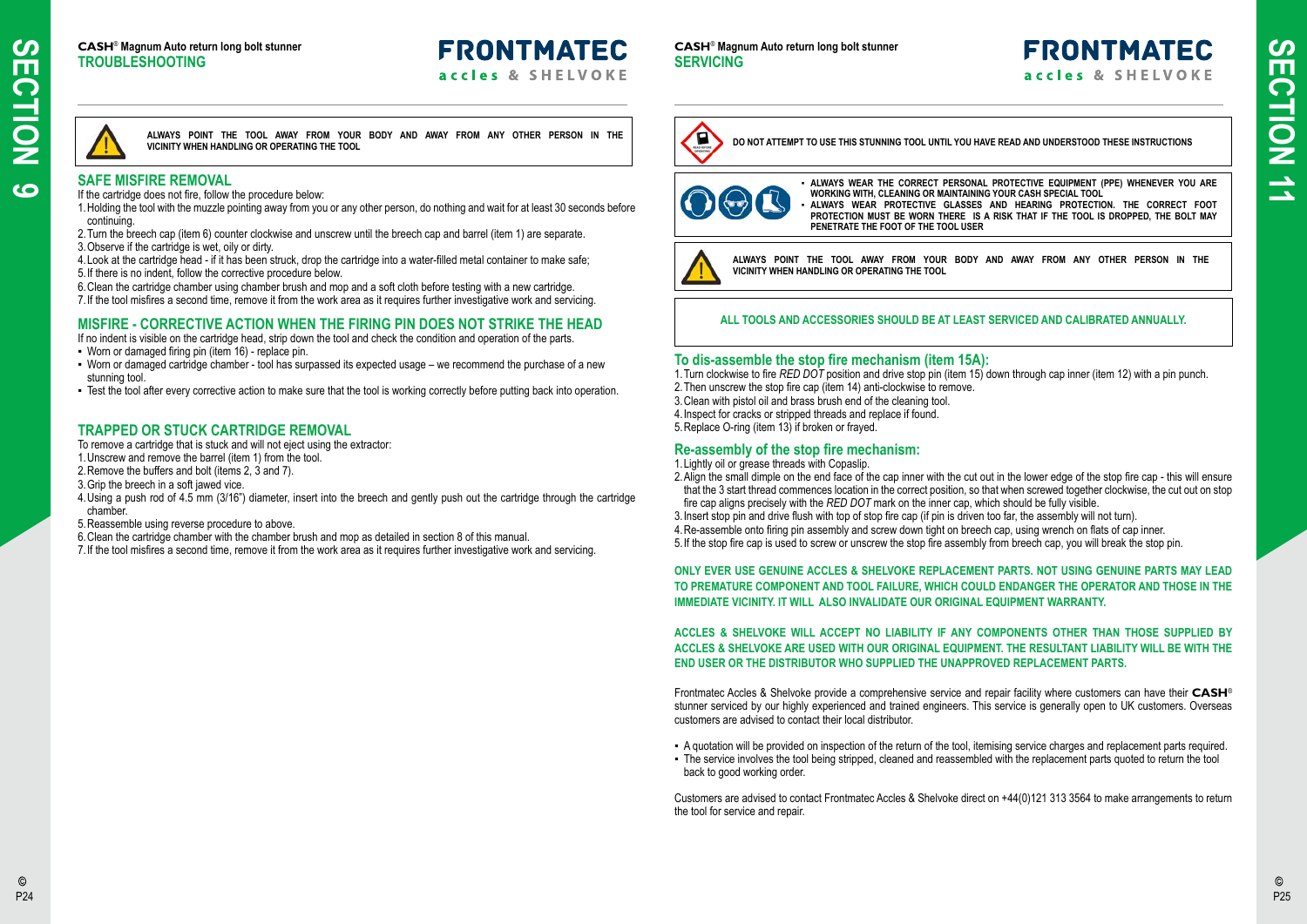

#### **CASH**® **Magnum Auto return long bolt stunner CONTACT DETAILS, WARRANTY AND RECYCLING**

# **FRONTMATEC** accles & SHELVOKE

**CASH**® **Magnum Auto return long bolt stunner SPARE PARTS LIST AND DIAGRAM**

# **FRONTMATEC**

accles & SHELVOKE

Contact us today to find out how Accles & Shelvoke can help your current or future stunning requirements.

For customers based in Canada and USA:

Frontmatec Accles & Shelvoke Ltd 73 Victory Highway, West Greenwich Rhode Island 02817 USA

Phone: +1 800 396 9497 Fax: +1 401 397 5031 E-mail: birmingham@frontmatec.com accles-shelvoke.com frontmatec.com

#### For all other customers:

Your tool has been assembled, tested and proof-stamped as a mark of its performance, quality and safety, and arrives with you in full working order.

Frontmatec Accles & Shelvoke Ltd Unit 5A, Maybrook Road, Maybrook Business Park Minworth Sutton Coldfield Birmingham, West Midlands UK B76 1 AL

Your **CASH<sup>®</sup>** Magnum Auto return long bolt stunner has been designed and developed over 100 years of experience in the meat processing industry. It has proven to be a very reliable and robust tool if cleaned and maintained in accordance with this instruction manual.

Phone: +44 121 313 3564 Fax: +44 121 313 0282 E-mail: birmingham@frontmatec.com accles-shelvoke.com frontmatec.com

#### **WARRANTY**

The Accles & Shelvoke product warranty policy is available upon request. The product warranty policy, like any other, is conditional.

In the event of any problems, please contact your local distributor.

### **RECYCLING**

Once any component or tool has surpassed its useful life, it needs to be disposed of in a responsible manner. Most of the materials from which the Accles & Shelvoke range of stunning tools is manufactured can be recycled.

These materials must be correctly separated before they can be recycled. To do so, disassemble the tool, and sort into the groups highlighted in the table below. Use the spare parts list and diagram (section 11) to help with identification.

The disassembled and sorted items may be disposed of at an appropriate recycling facility.

| <b>Items/parts</b>                                                                            | <b>Main material</b> | <b>Disposal</b>             |
|-----------------------------------------------------------------------------------------------|----------------------|-----------------------------|
| All components itemised in the Spare<br>Parts List and Diagram except those<br>detailed below | <b>Steel</b>         | Ferrous metal recycling     |
| 2, 3, 7, 8, 9, 13, 19, 21, 24, 25, 26                                                         | Rubber               | General waste               |
| Spent cartridges                                                                              | <b>Brass</b>         | Non-ferrous metal recycling |
| Packaging cardboard                                                                           | Cardboard            | Cardboard recycling         |
| Packaging plastic                                                                             | Plastic              | Plastics recycling          |
| Other non-specified items                                                                     | Various              | General waste               |

**ONLY EVER USE GENUINE ACCLES & SHELVOKE REPLACEMENT PARTS. NOT USING GENUINE PARTS MAY LEAD TO PREMATURE COMPONENT AND TOOL FAILURE, WHICH COULD ENDANGER THE OPERATOR AND THOSE IN THE IMMEDIATE VICINITY. IT WILL ALSO INVALIDATE OUR ORIGINAL EQUIPMENT WARRANTY.**

**ACCLES & SHELVOKE WILL ACCEPT NO LIABILITY IF ANY COMPONENTS OTHER THAN THOSE SUPPLIED BY ACCLES & SHELVOKE ARE USED WITH OUR ORIGINAL EQUIPMENT. THE RESULTANT LIABILITY WILL BE WITH THE END USER OR THE DISTRIBUTOR WHO SUPPLIED THE UNAPPROVED REPLACEMENT PARTS.**

**SPARE PART BY PRODUCT CODE**

| Item no.       | Part description              | Qty<br>per set | SPARE PART BY PRODUCT CODE |                |      |       |
|----------------|-------------------------------|----------------|----------------------------|----------------|------|-------|
|                |                               |                | 5652AS                     | 5652R          | 5660 | 5660S |
| $\mathbf{1}$   | Barrel                        | $\mathbf{1}$   | 5723<br>5727               |                |      |       |
| $\overline{2}$ | Stop washer                   | 3              |                            | 5369           |      |       |
| $\mathfrak{Z}$ | Recuperator sleeve            | 8              |                            | 5376           |      |       |
| $\overline{4}$ | Bolt                          | $\mathbf{1}$   |                            | 5684           |      |       |
| 5              | Breech                        | $\mathbf{1}$   |                            | 5724R<br>5734R |      |       |
| 6              | Breech cap                    | $\mathbf{1}$   |                            | 5725           |      | 5707  |
| $\overline{7}$ | Flange washer                 | $\mathbf{1}$   | 5403                       |                |      |       |
| $\bf 8$        | Small O-ring                  | $\mathbf{1}$   |                            | 5627           |      |       |
| 9              | Trigger spring                | $\mathbf{1}$   |                            | 5628           |      |       |
| 10             | Firing pin spring             | $\mathbf{1}$   | 5755                       |                |      |       |
| 11             | Pull                          | $\mathbf{1}$   |                            | 5702           |      |       |
| 12             | Cap inner                     | $\mathbf{1}$   | 5693                       |                |      |       |
| 13             | O-ring                        | $\mathbf{1}$   | 5695                       |                |      |       |
| 14             | Stop fire cap                 | $\mathbf{1}$   | 5692                       |                |      |       |
| 15             | Stop pin                      | $\mathbf{1}$   | 3036                       |                |      |       |
| <b>15A</b>     | Stop fire assembly (complete) | $\mathbf{1}$   | 5691                       |                |      |       |
| 16             | Firing pin                    | $\mathbf{1}$   | 5698<br>5690               |                |      |       |
| 17             | Trigger                       | $\mathbf{1}$   |                            | 5689           |      |       |
| 18             | Extractor plunger             | $\mathbf{1}$   | 5636                       |                |      |       |
| 19             | Plunger spring                | $\mathbf{1}$   | 5637                       |                |      |       |
| 20             | Extractor                     | $\mathbf{1}$   | 5651R                      |                |      | 5638  |
| 21             | Lock washer                   | $\mathbf{1}$   |                            | 5639           |      |       |
| 22             | Pull bush                     | $\mathbf{1}$   | 5640                       |                |      |       |
| 23             | Pull split bush (pair)        | $\mathbf{1}$   | 5641                       |                |      |       |
| 24             | Pull lock O-ring              | $\mathbf{1}$   | 5642                       |                |      |       |
| 25             | Rubber pull spring            | $\mathbf{1}$   | 5710                       |                |      |       |
| 26             | Breech locking cover          | $\mathbf{1}$   |                            | 5664           |      |       |
| 27             | Spring cap                    | $\mathbf{1}$   | 5696                       |                |      |       |